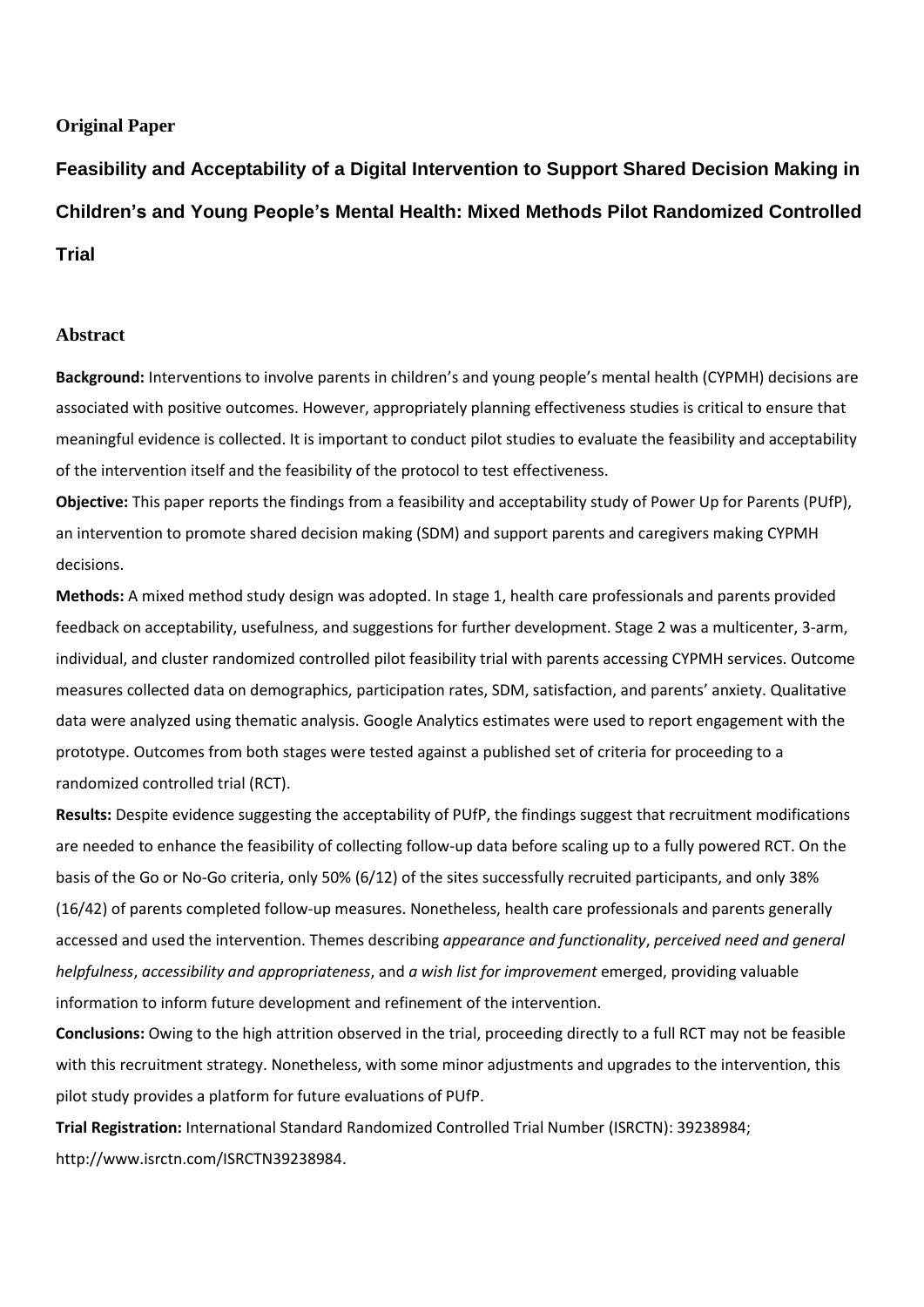# *Keywords*

mental health; pilot projects; child; adolescent; parents; shared decision making

## **Introduction**

#### *Background*

Shared decision making (SDM) is an ethical imperative whereby health care professionals (HCPs) collaborate with service users to derive care and treatment decisions. The process involves an exploration of health care options, service users' values and preferences, and achieving treatment consensus [1]. There is a wealth of knowledge suggesting that adopting SDM practices is associated with better outcomes across health care settings [2,3]. However, implementing SDM in children's and young people's mental health (CYPMH) services remains a challenge. Barriers to implementation include professional, relational, service user or parent, and service-level and contextlevel factors [4]. Researchers agree that a primary reason could be the unique triad relationship involving multiple decision makers [5,6]. As a result, parents may navigate between feeling excluded from services, advocating or assuming the role of surrogate decision makers depending on the age and capacity of the child or young person [7,8]. Such feelings and roles sometimes result in added stressors for the parents involved [7]; low service engagement [9,10]; and treatment disagreements between parents, HCPs, and young people [11]. Parents and carers are recognized by the literature and by the law as key members of the CYPMH decision-making process [12,13], reporting significant benefits to involvement [14]. However, research in general pediatric care highlights parents' emotional states as a commonly reported barrier to adopting SDM measures [15]. Despite a range of interventions and service delivery models to support parents' involvement, time, accessibility, and appropriateness of the interventions also appear to influence use and successful implementation [16]. That study also revealed that research exploring available interventions is limited in that it targets specific populations (eg, attention-deficit and hyperactivity disorders or autism spectrum disorders), uses less innovative modalities (eg, faceto-face, paper-based, or static digital tools), or evaluates interventions using nonrandomized study designs (eg, pre or post, qualitative, or pilot trials). In addition, there appears to be a large number of interventions being developed and implemented without being tested for effectiveness or using small or unrepresentative samples [16]. In response to this, an evidence-based, theoretically informed interactive web-based app was designed and developed to support SDM in universal CYPMH services [17]. The core content and aims of the intervention are based on an earlier intervention named Power Up, an intervention designed to promote SDM among young people accessing mental health services [18,19]. This intervention builds on previous versions by using an affective-appraisal approach that takes into account the emotional states of parents and caregivers.

With the growing interest in applying digital technology in CYPMH services, several modes of delivery, including website and text messages, have been adopted [20]. In line with the Technology Acceptance Model (TAM), it is recommended to test the acceptance of new digital interventions to ensure successful implementation [21]. The TAM is an extension of the Theory of Reasoned Action that focuses on behavioral intention and attitude. The theory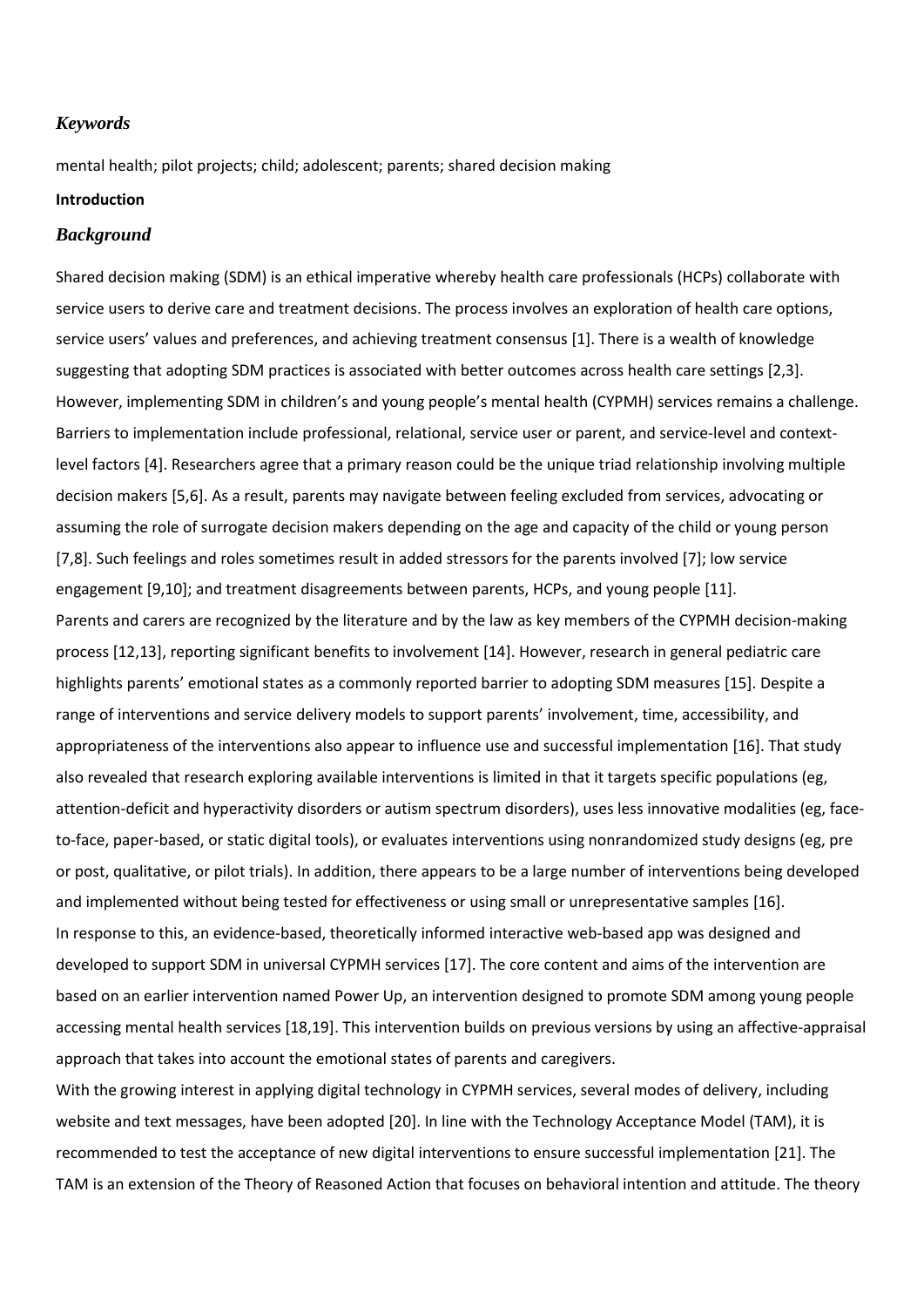proposes that the assessment of perceived usefulness and perceived ease of use can determine whether users engage with the new digital intervention. However, researchers and clinicians agree that poorly designed studies to evaluate these interventions can result in false-positive findings and loss of research investments [22,23]. The evidence-based approach to evaluating effectiveness recognizes randomized controlled trials (RCTs) as the *gold standard* for generating the highest level of evidence. RCTs are viewed as the most rigorous when it comes to determining cause-effect relationships between treatment and outcomes [24]. However, to ensure a successful RCT, it is highly recommended that pilot and feasibility studies are first conducted [25,26]. The Medical Research Council's guidelines highlight that assessing the feasibility allows researchers to examine important components of the research, such as testing the procedures, estimating rates of recruitment and retention of participants, and determining the sample sizes for future trials [27]. Therefore, acknowledging the relevance of pilot and feasibility studies and in keeping with the Medical Research Council's framework for developing, evaluating, and implementing a complex intervention, this study was considered an important step.

## *Aims and Research Questions*

This pilot feasibility study focused on obtaining end users' views of the intervention and exploring justifiable administration procedures to inform a full RCT. The primary aim is to investigate whether it is feasible to conduct a prospective RCT of an evidence- and web-based app (Power Up for Parents [PUfP]) to promote SDM in families accessing CYPMH services. In addition, this study assessed the perceived usefulness and acceptance of the intervention to determine whether end users would engage.

The following research questions (RQs) were addressed:

Quantitative RQs:

RQ1: What are the eligibility, consenting, adherence, and engagement rates of participants using PUfP?

RQ2: Are the outcome measures appropriate and acceptable for a prospective RCT?

RQ3: What are the potential barriers and enablers to conducting a prospective RCT?

RQ4: Which data collection procedures are appropriate and acceptable?

RQ5: What is the scope of the pilot data collected from users and nonusers of PUfP?

Qualitative RQs:

RQ6: Is PUfP acceptable and useful for parents and HCPs?

RQ7: Can the feedback from PUfP users be used to further refine the prototype for prospective RCTs?

## **Methods**

#### *Changes to Protocol*

During the initial stages of the study, it was discovered that the intervention may be applicable to settings beyond the CYPMH services offered by the United Kingdom's National Health Service (NHS). Parent experts in patient and public involvement (PPI) sessions confirmed this by expressing that the intervention was something they could use with limited guidance. In addition, typical service users accessing CYPMH support via the NHS were below the age of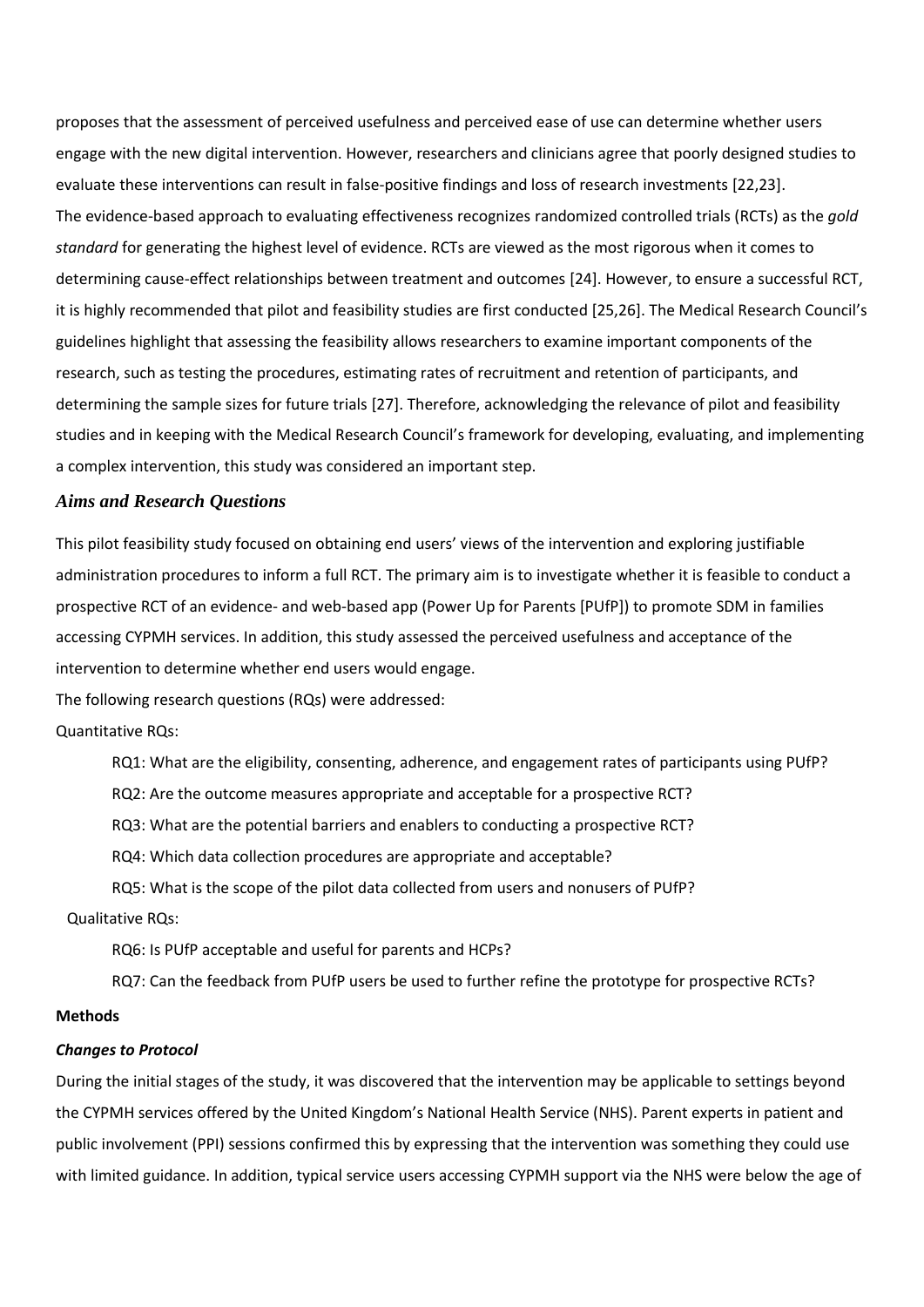18 years. In line with the United Nation's definition of young people [28], this research interest extended to parents of young people up to the age of 24 years. Therefore, to obtain more feedback and usage data during the feasibility and pilot testing phases, we added a second recruitment strand (community sampling). It also became clear at later stages of the study that recruitment from NHS services was slower than anticipated, and therefore, the second recruitment strand assisted in increasing the study's sample size. This change also strengthened the study by allowing further exploration of different recruitment strategies to partly address the aims of the feasibility study.

#### *Study Design*

A mixed methods study involving qualitative data collection and feasibility testing was adopted. Interviews and focus group discussions (FGDs) required user testing of the intervention by HCPs and parents to obtain feedback on acceptability and usefulness, and suggestions for further development and upgrading of the prototype. The second stage of the study included (1) a multicenter, 3-arm, randomized controlled, pilot feasibility trial with parents accessing NHS CYPMH services to explore efficiency and eliminate possible study contamination and (2) a web-based individually randomized trial with a community sample of parents to inform recruitment strategies for future trials.

#### *Study Setting*

A total of 18 NHS Trusts in England offering CYPMH services were identified as potential study sites. Community samples were recruited on the web through social media advertising. Parents in the community sample accessed the study via a link to the recruitment software Gorilla [29].

#### *Intervention: PUfP*

The development and evidence base for the PUfP prototype are described and outlined in more detail in the study protocol [17]. PUfP is a decision support intervention with 5 key features (ie, decisions, goals, journey, support, and resources). The intervention aims to encourage discussion, allow parents to ask questions during sessions or seek further information between sessions, and allow HCPs to tailor the SDM process to accommodate the needs of the parent and child or young person.

#### *Participants*

### **HCPs**

A contact person (site collaborator) circulated information about the study to all HCPs at the CYPMH services. Then, HCPs attended an information session where a brief introduction and further details of the study were provided. Any HCP who identified as being in contact with the families accessing care when making care and treatment decisions was eligible to participate in the study.

## **Parents**

On the basis of the eligibility criteria, the HCPs identified the eligible participants. Posters and flyers were posted at the participating NHS sites. To obtain a community sample, the study was advertised on the Anna Freud National Centre for Children and Families' website between June and August 2019 and promoted through social media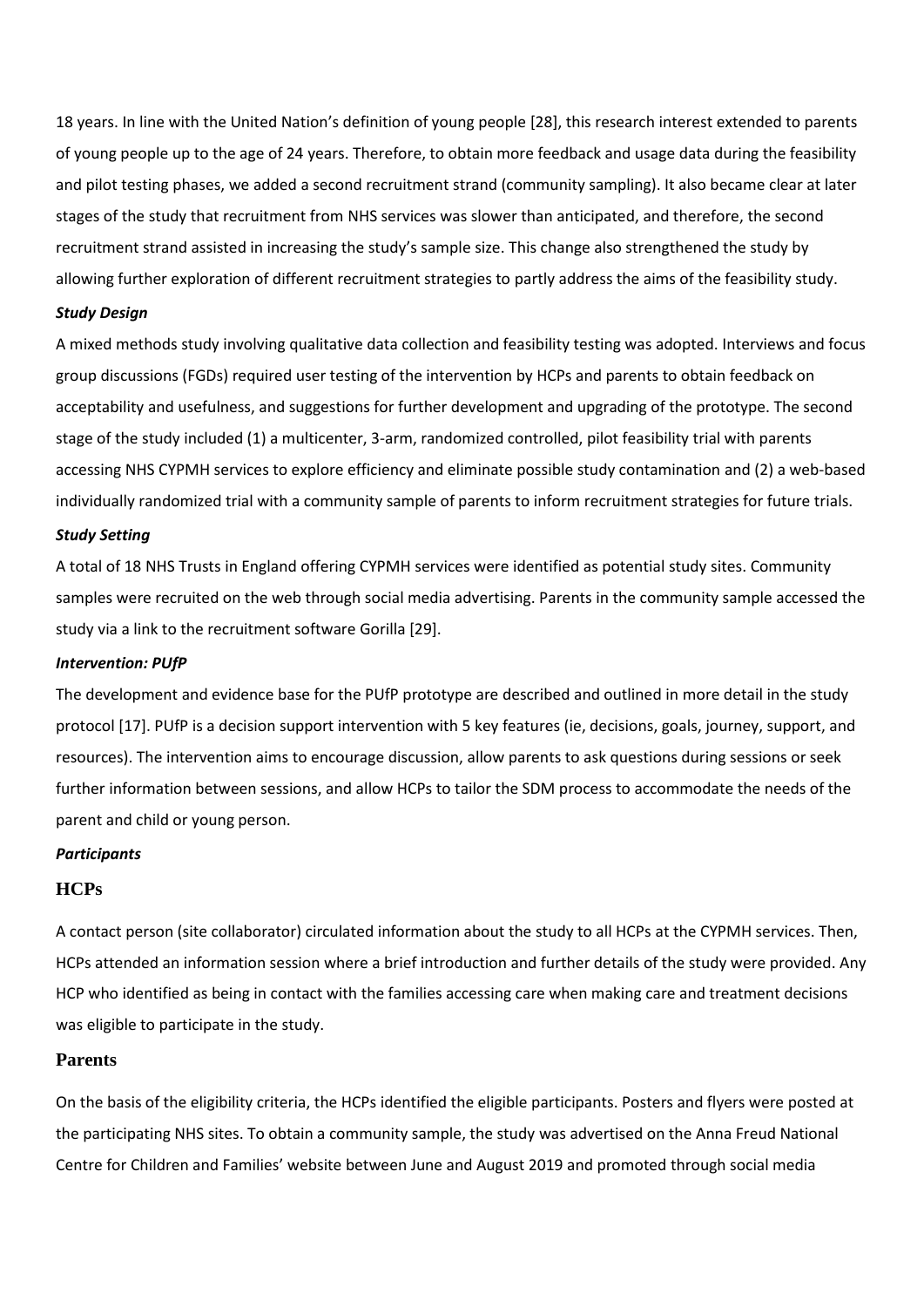platforms (ie, Facebook and Twitter). In addition, a blog post was written on the Association of Child and Adolescent Mental Health's website to further advertise the study [30]. The recruitment process was guided and informed by the PPI activities and the study's steering committee.

All parents were screened against the eligibility criteria developed before the start of the trial. Parents were included on the following criteria:

- 1. Over the age of 18 years
- 2. No known mental health diagnosis
- 3. Ability to speak and understand English
- 4. Parent of at least one child or young person attending CYPMH services.

Parents were excluded on the following criteria:

- 1. Concurrent and/or involvement in other research that was likely to interfere with the intervention
- 2. Parents or guardians in cases where the child or young person was being treated under a section of the Mental Health Act.

#### *Procedure and Materials*

#### **Qualitative Data Collection**

Semistructured interviews and FGDs were conducted. The interview guide aimed to capture the perceived usefulness and acceptability of the intervention, including suggestions for content and prototype upgrade. At the end of the interview sessions, participants were debriefed and encouraged to contact researchers with any further concerns or suggestions.

#### **Quantitative Data Collection**

Study sites were randomly assigned to either the control group or one of the 2 intervention groups. Intervention group 1 (IG1) received the prospective version 1 of PUfP which included *decisions*, *goals*, *journey*, *support,* and *resources* features. Intervention group 2 (IG2) received version 2 of PUfP without the *support* and *resources* features. The control group included participants who were not exposed to either version of the intervention. The cluster randomization for the NHS sample was completed independent of the research team. For the community sample, participant-level randomization was conducted using Gorilla recruitment software. Therefore, any parent accessing any form of CYPMH service (eg, school mental health support or private therapeutic services) coming in contact with the study information had a chance to participate.

Participants met with a researcher at a convenient time and completed a battery of baseline and follow-up questionnaires. These consisted of demographic details (gender, ethnicity, first language, relationship to child, and child's age), participation rates (completion of consent, pretest and posttest measures, and intervention use), SDM measures (the Control Preferences Scale for Pediatrics [31], the Pediatric Shared Decision-Making Questionnaire (modified) [32], and the Decisional Conflict Scale [DCS] [33]), experience of service (the Experience of Service Questionnaire [ESQ] [34]), usability and acceptance (the Poststudy Usability Questionnaire [35]), and an anxiety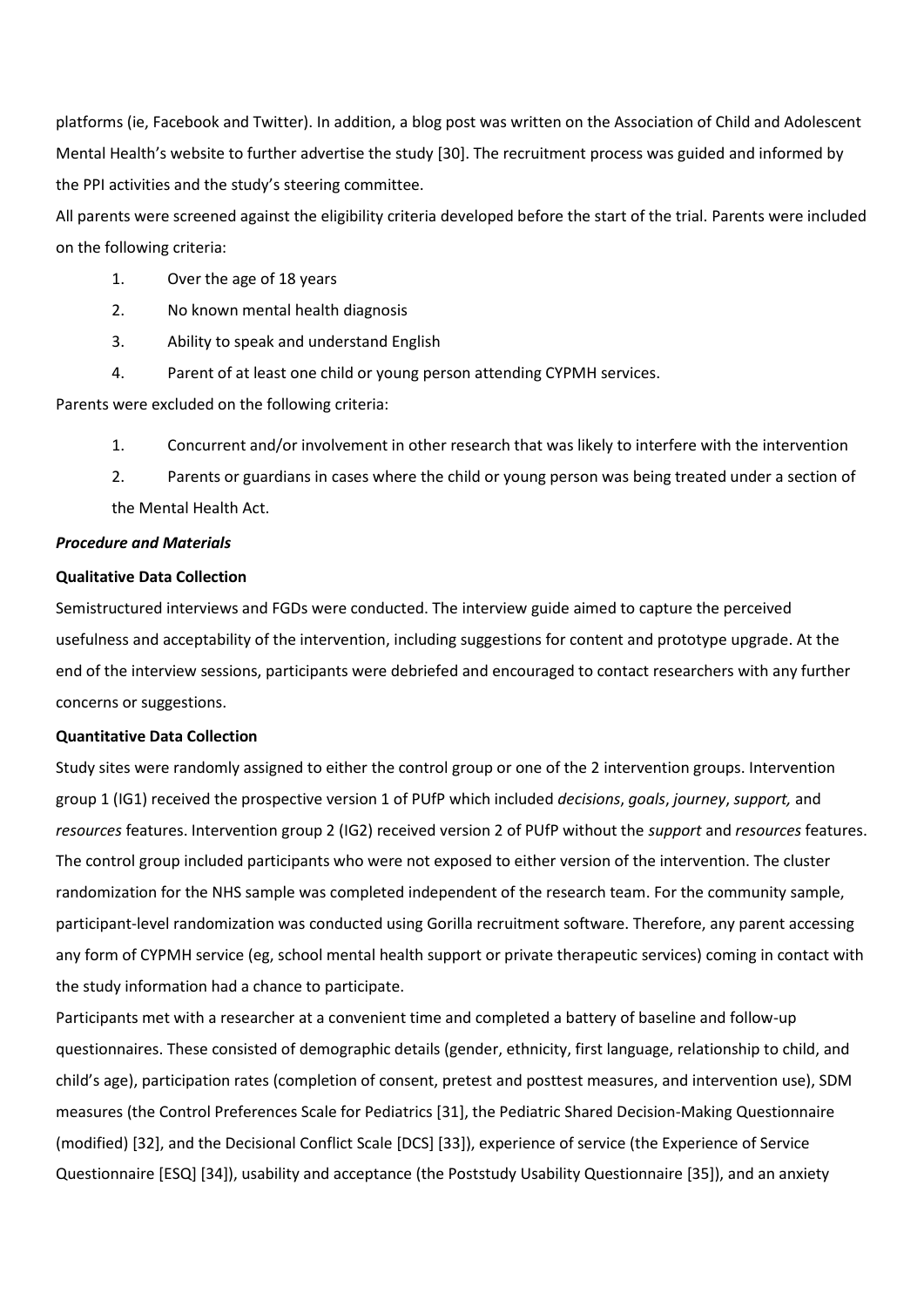measure (the Spielberger State Anxiety Inventory Form for Adults [36]). Further details on the outcome measures are presented in the study protocol [17]. Depending on which group the participants were recruited into (ie, IG1, IG2, or control), they received help to access the app and were given a guided tour. Participants were then encouraged to use the app as much as they needed to. Participants completed follow-up measures at 3 months after or at dropout or discharge (whichever came first).

HCPs completed an adapted version of the Control Preferences Scale to highlight observed changes in the amount of parental involvement in the child's care and treatment decisions. Clinicians were asked to select 1 of 5 statements on whether "the parent left all mental health care and treatment decisions about the child to the practitioner" or "the parent shared responsibility for care and treatment decisions with the practitioner."

At the end of the pilot testing phase, participants were encouraged to share their opinions on the study before being debriefed and thanked for their participation. The Standard Protocol Items: Recommendations for Interventional Trials (SPIRIT) diagram [37] as reported in the study protocol illustrates the participants' pathway through the trial.

## *Data Management and Analysis*

#### **Qualitative Data**

All interviews and FGDs were audiorecorded and transcribed. The data were analyzed using thematic analysis [38]. Data were coded using a combination of a priori themes as categories and emergent themes [39]. The first step generated initial codes from open coding, in which units of meanings were derived from line-by-line analysis followed by axial coding (ie, locating linkages between data) to integrate and differentiate among subcategories [39]. A priori themes or categories were important in framing the emergent themes and assisted in reporting the findings. NVivo was used as the qualitative data management software [40]. An independent investigator reviewed 3 random transcripts and generated codes. The codes were compared and discussed to reach a consensus before inclusion.

## **Quantitative Data**

Descriptive statistics were calculated for participant characteristics at baseline, and Google Analytics estimates [41] were used to report engagement with the prototype. To address the aims of the feasibility study, the main focus was on descriptive data. However, some exploratory significance testing using means and CIs were conducted on withinand between-group mean differences at the 2 time points (ie, baseline and follow-up) on the SDM measure using the *as-per-protocol* approach. The intraclass correlation was also calculated to prepare information for sample size calculation within a clustered randomized trial. Analyses were conducted using the Statistical Package for Social Sciences software [42]. Outcomes from both study designs were then tested against 8 Go or No-Go criteria (Multimedia Appendix 1). The criteria were informed by the key areas of focus for evaluating a feasibility study [26]. Upon completion of the study, the following decisions were possible:

- Ready to proceed to full RCT
- Ready to proceed with some action to be taken
- Not ready to proceed to full RCT.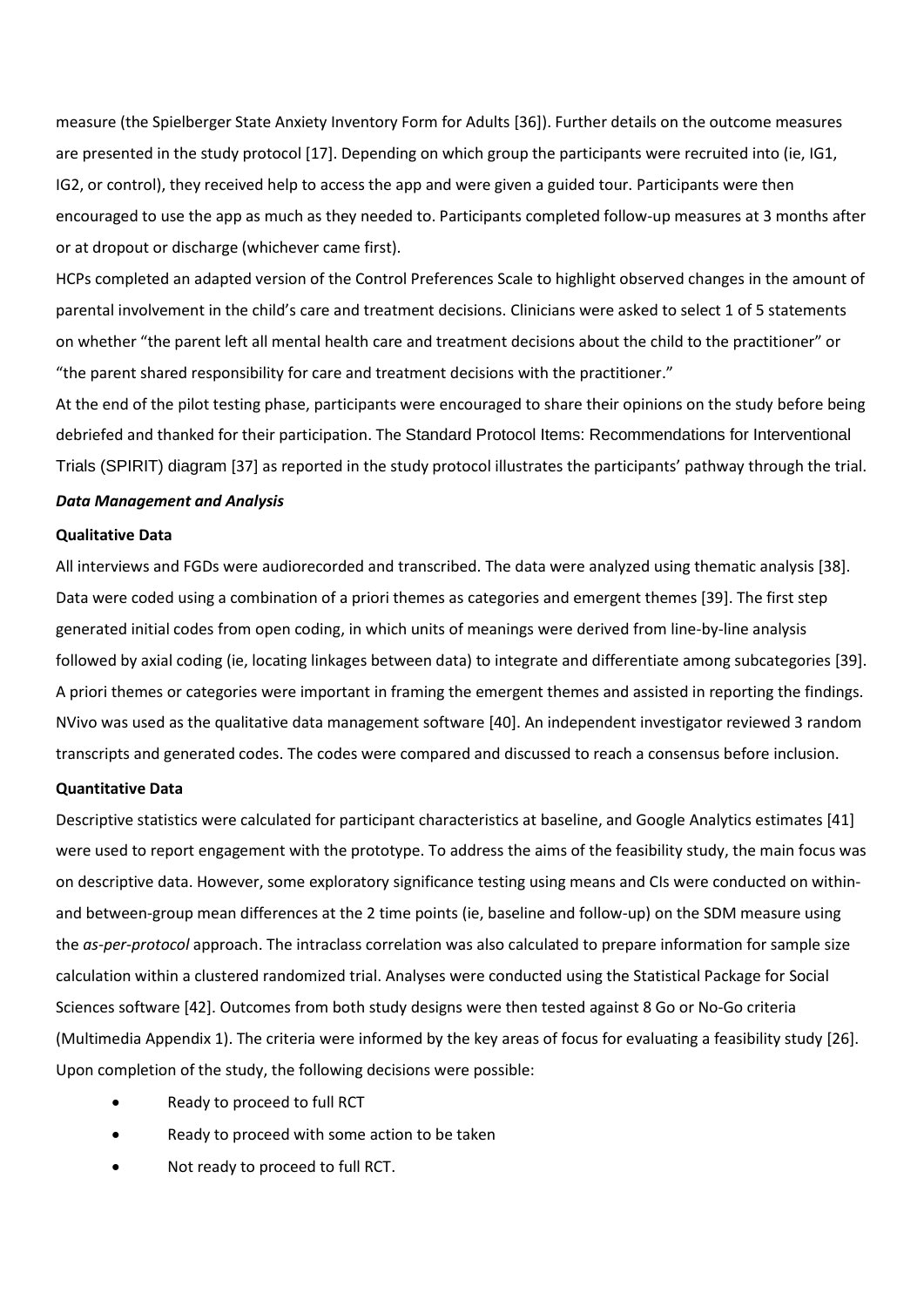# *Recording Adverse Events*

Adverse events were identified as any untoward medical occurrence in a parent, child or young person, or HCP, which did not necessarily have a causal relationship with the intervention. Any adverse events arising during the study period were assessed for severity, causality, seriousness, and expectedness (ie, relating to the information provided by PUfP).

# *Ethical Approvals and Research Governance*

The study was ethically reviewed by the London Surrey Research Ethics Committee (REC) and approved by the Health Research Authority (IRAS 236277) for recruitment at the CYPMH services provided by the NHS. Recruitment for the community sample was approved by the University College London REC.

# **Results**

# *Overview*

Recruitment was expected to begin in October 2018 and was scheduled to last for 1 year. However, NHS REC approval was received in December 2018; therefore, recruitment from NHS began in January 2019. We approached 18 NHS sites, of which 12 (67%) CYPMH sites expressed interest and were recruited to participate in both stages of the study. Web-based community advertising resulted in 387 unique visitors on the study webpage. The data collection was terminated on October 1, 2019. The results section is structured according to the study's RQs.

# *RQ1: What Are the Eligibility, Consenting, Adherence, and Engagement Rates of Participants in the*

# *Trial?*

Through consultation with site collaborators and HCPs, the eligibility criteria were considered clear and straightforward. However, one site expressed difficulties in recruiting parents due to the high percentage of parents at that site with a mental health diagnosis, which met the exclusion criteria. Consequently, this site withdrew from the study within 3 months of confirming its capacity and capability.

# **Qualitative Study**

A total of 40 parents consented to participate in interviews or FGDs (ie, 36 from the NHS and 4 from community recruitment). In total, 36 parents from the NHS were recruited from 58% (7/12) of the participating sites. The remaining 5 sites not recruiting participants included the site that withdrew from the study, 1 site that wished to take part in the quantitative study only, and 3 sites that stated that the parents were too busy to commit to an interview or FGD. Consequently, a total of 24 parents participated (24/40, 60%): 14 parents were interviewed, and 10 participated in FGDs. For the remaining participants who consented but did not attend an FGD or interview, it was not possible to contact them on the email or phone contact provided by the site collaborator or to arrange a convenient time for an interview. The sample included 22 mothers and 2 fathers with a mean age of 44.9 (SD 6.76) years. The majority of the sample (23/24, 96%) was of White or White British ethnicity. The mean age of their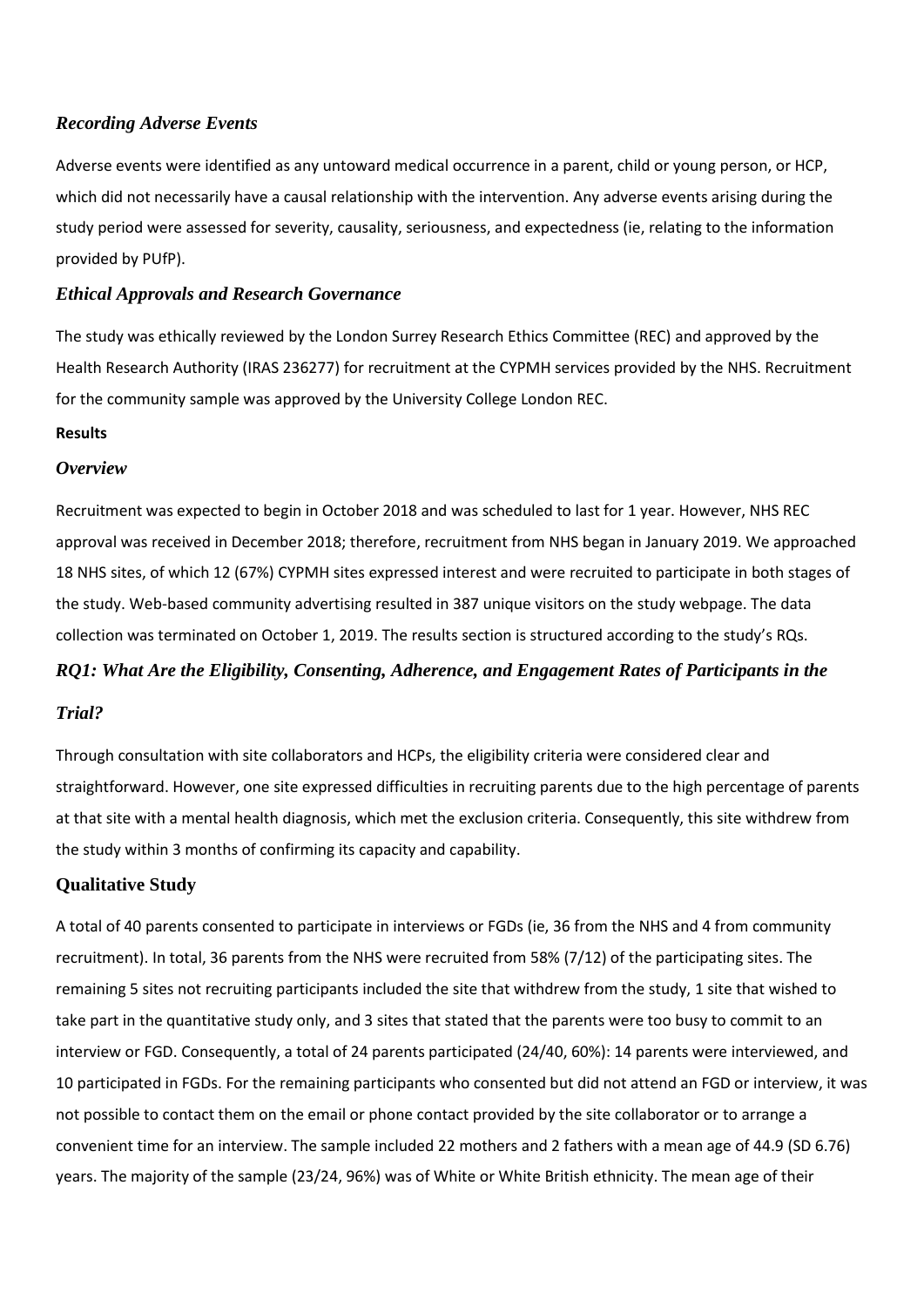children was 13.88 (SD 2.8) years, and the children were experiencing a range of mental health problems. Of the children, 7/24 (29.17%) were boys, 16/24 (66.67%,) were girls, and 1/24 (4.17%) was identified as other (Multimedia Appendix 2).

A total of 33 HCPs from 8 NHS sites were included in the study. In total, 19 of the 33 participants were interviewed, and 12 participants participated in the FGDs. For the remaining 2 HCPs (6%), it was not possible to arrange a time that was convenient during the recruitment period. HCPs represented a broad range of clinical expertise, worked with children and young people aged from 0 to 25 years in an outpatient capacity and had an average of 7.54 (SD 6.24) years of working experience in CYPMH services (Multimedia Appendix 3).

#### **Quantitative Study**

A total of 63 parents met the eligibility criteria and consented to be part of the pilot RCT (ie, 30 from the NHS and 33 from the community sample; Figure 1). There were no significant demographic differences in the parents accessing the trial through community recruitment and those accessing through the NHS ( $\chi^2$ <sub>8</sub>=8.272; *P*=.41). Of the 63 parents, 42 (67%) parents completed baseline measures (30 from the NHS and 12 from the community sample) and were randomly assigned to control (n=12), IG1 (n=11), or IG2 (n=19). Of the 42 parents, 16 (40%) completed follow-up measures (ie, 12 from the NHS and 4 from the community sample). A total of 2 parents expressed not having time to complete the follow-up measures, and the remaining parents could not be reached. There were no significant differences between the parents who consented and completed baseline measures and those who consented but did not complete baseline measures ( $\chi^2$ <sub>8</sub>=8.766; *P*=.36). Similarly, there were no significant differences between the parents who completed follow-up measures and those who did not  $(\chi^2)^8 = 8.015$ ; *P*=.43).

Only 50% (6/12) of the NHS sites were able to recruit parents to stage 2 of the study with an intraclass correlation of 0.042 on the Pediatric Shared Decision-Making Questionnaire (modified). Of the remaining 6 sites, one withdrew from the study and another site reported insufficient clinical staff to assist in identifying potential parents. The other 4 sites entered the study within the last 3 months of recruitment and reported insufficient time to recruit participants for both stages of the study. The randomized sample (n=42) was predominantly White British, Englishspeaking mothers, with a mean age of 45.98 (SD 6.45) years. The majority of the participants were primary caregivers of teenage girls with a mean age of 14.31 (SD 2.14) years (Multimedia Appendix 4).

#### **Engagement With the Intervention**

Google Analytics use data from January 7, 2019 and October 1, 2019, were used, as the data coincided with the recruitment of the first participant to the pilot study and the last day of data collection. App use data were made anonymous to comply with the General Data Protection Regulation and research ethical guidelines. Overall, 117 users cumulatively accessed versions 1 and 2 of the app and 72 registered an account. In total, users visited the app 288 times for an average duration of 5 min and 59 s. Less than 33% of the users visited the app and left immediately without viewing any of the features (bounce rate=32.99). An average of 3 active users were recorded for each 28 day-period during the study. The *decisions* feature was accessed 330 times, followed by *journey* 163 times, *goals* 160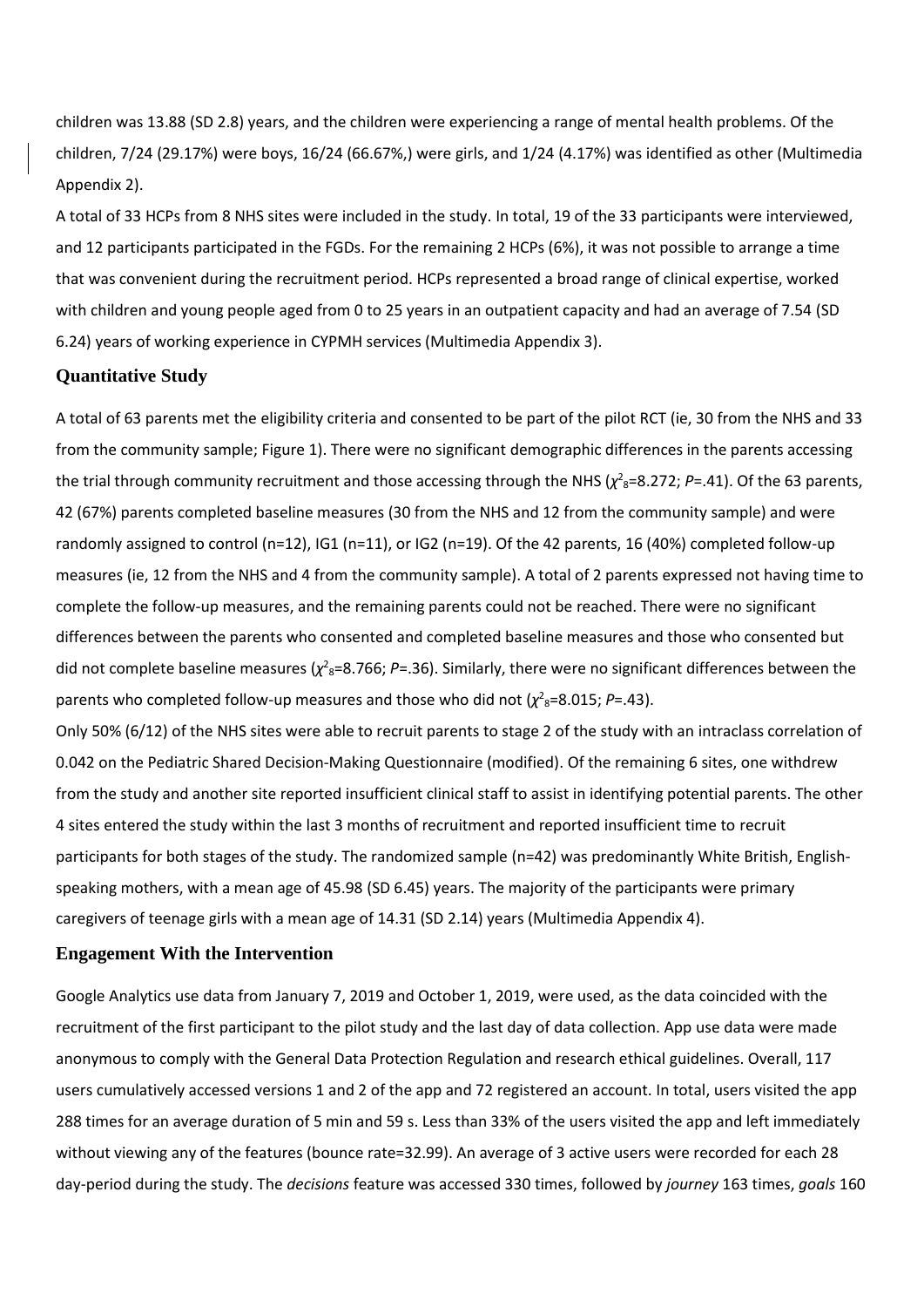times, *resources* 146 times, and *support* 103 times. All parents recruited via the NHS were guided through the setting up of the app, and web-based participants had to download the app before clicking next to indicate completion of baseline measures. Therefore, it was estimated that the majority of the intervention arm participants (n=30) accessed the intervention contributing to these statistics.

### *RQ2: Are the Outcome Measures Appropriate and Acceptable for a Prospective RCT?*

For parents who completed baseline measures (n=42), the majority (40/42, 95%) had no missing data at baseline. The 2 cases with missing data failed to complete the Pediatric Shared Decision-Making Questionnaire (modified) and the DCS. For parents completing follow-up measures (n=16), all measures were completed by all parents, except the Poststudy System Usability Questionnaire (PSSUQ). Only parents belonging to the intervention groups were required to complete the PSSUQ, and all 5 completed it. At baseline, 53% (16/30) of the NHS cases had completed the HCP observed Control Preference Scale (CPS). At follow-up, 58% (7/12) of the NHS cases had completed the HCP observed CPS. The HCP observed CPS was required only from parents recruited via NHS.

The outcome measures provided valuable information on parents' anxiety levels, decision-making preferences, and experiences of SDM. Data from the outcome measures were summarized and descriptively presented (Multimedia Appendix 5). Overall, the majority of parents (n=26) who participated in the study preferred to be involved in SDM. However, clinicians reported that, based on observations, parents either left the final decision to the HCP after sharing their views (n=6), got involved in SDM (n=5), or preferred to make the final decision themselves (n=4). The average Pediatric Shared Decision-Making Questionnaire (modified) score reported at baseline was 26.54, which increased to an average of 28.8 at the end of the study (higher values indicate greater levels of SDM). The average DCS increased from 35.44 to 38.18 during the study (higher values indicate greater levels of decisional conflict). In addition, the average overall satisfaction with care score increased from 20.62 to 26.18 by the end of the study (higher values indicate greater experience of service). However, the SDM construct of the ESQ highlighted that many parents did not experience SDM at baseline (32/42, 76%) and again at follow-up. The average overall anxiety scores for the sample showed scores that were above the cut-off (38) at both time points, indicating that the parents in the sample were moderate to highly anxious. The PSSUQ had a mean score ranging from 3 to 3.4 overall and on all the subscales (lower values indicate better performance and satisfaction).

# *RQ3: What is the Scope of the Pilot Data Collected From Users and Nonusers of PUfP?*

As the Pediatric Shared Decision-Making Questionnaire scores for the overall sample shifted in a positive direction by the end of the study, this measure was investigated further to gain insight into the SDM outcome. The CIs around the estimated differences in mean scores were too wide to indicate any potential significant differences between the groups [43]. However, based on observed data, at baseline, there was a small observed difference between the control (mean 28.12, SD 9.17) and intervention groups (mean 25.86, SD 11.46) in the Pediatric Shared Decision-Making Questionnaire (2.26 points, 95% CI −5.31 to 9.92). At the end of the intervention period,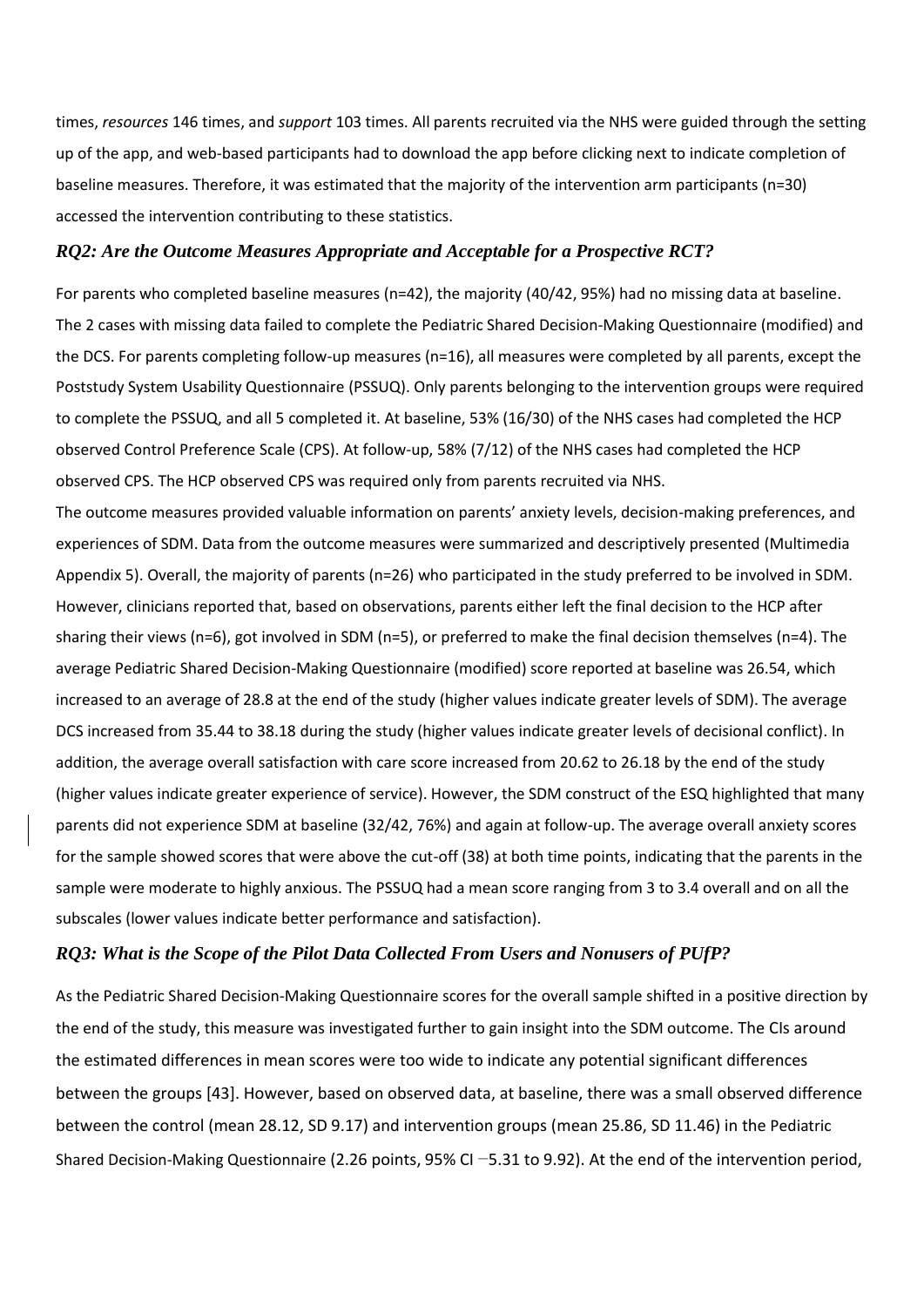a small difference was observed between the control (mean 29.36, SD 3.12) and intervention groups (mean 27.6, SD 11.89; 1.76 points, 95% CI −10.75 to 14.28). On the basis of the observations, both the control and intervention groups may have increased the behaviors of SDM over time.

For participants completing both baseline and follow-up, it was observed that the control group at baseline (mean 28.91, SD 29.36) showed very little change at follow-up (mean 29.36, SD 10.36) on the Pediatric Shared Decision-Making Questionnaire scores (−0.45 points, 95% CI −4.75 to 3.84). The intervention group showed a small difference from baseline (mean 22.2, SD 10.62) to follow-up (mean 27.6, SD 11.89; −5.4 points, 95% CI −26.56 to 15.76). Again, CIs around the estimated differences in mean scores were too wide to indicate any potential significant differences over time. These preliminary findings suggest that if the change over time was ignored, parents in the control and intervention groups may have had similar scores on the Pediatric Shared Decision-Making Questionnaire [43].

## *RQ4: What Are the Potential Barriers and Enablers to Conducting a Prospective RCT?*

Potential barriers observed or reported by site collaborators included insufficient time for recruitment and site setup, as indicated by the challenge sites faced to recruit participants within the final 3 months of the study. Second, including a criterion that excluded parents with a mental health diagnosis decreased the number of potential participants. This was confirmed by the withdrawal of 1 site that expressed challenges with recruitment, as most parents reported having a diagnosis.

Although this pilot feasibility study highlighted potential barriers that can affect recruitment in a full RCT, the study highlighted no reports of adverse effects in either stage of the study. It was also possible to recruit a satisfactory sample (n=31) across 6 NHS CYPMH sites within 9 months and 33 participants within 3 months of community sampling. However, a high attrition was observed among the participants. No other barriers to upgrading to a full RCT were observed or identified. Input from PPI sessions and guidance from the study's steering committee were highlighted as beneficial to the intervention development and recruitment strategies.

### *RQ5: Which Data Collection Procedures Are Appropriate and Acceptable?*

For the qualitative study, the majority of parents (12/14, 86%) opted for phone interviews. In addition, those participating in FGDs preferred this to be held at the CYPMH site and attached to an existing meeting, instead of the university. For quantitative data collection, the majority of parents preferred to complete the baseline (30/42, 71%) and follow-up (10/16, 63%) measures on the web.

Similarly, for clinicians participating in the qualitative study, all clinicians opted for phone interviews. Those participating in FGDs preferred this to take place at the CYPMH sites and attached to an existing staff meeting. Although there was no web-based option for HCPs completing the observed Control Preferences Scale, many HCPs requested to have the measure emailed or to receive a reminder email to prompt completion of the measure. In addition, both forms of randomization worked smoothly, with an unpredictable assignment to the comparison groups.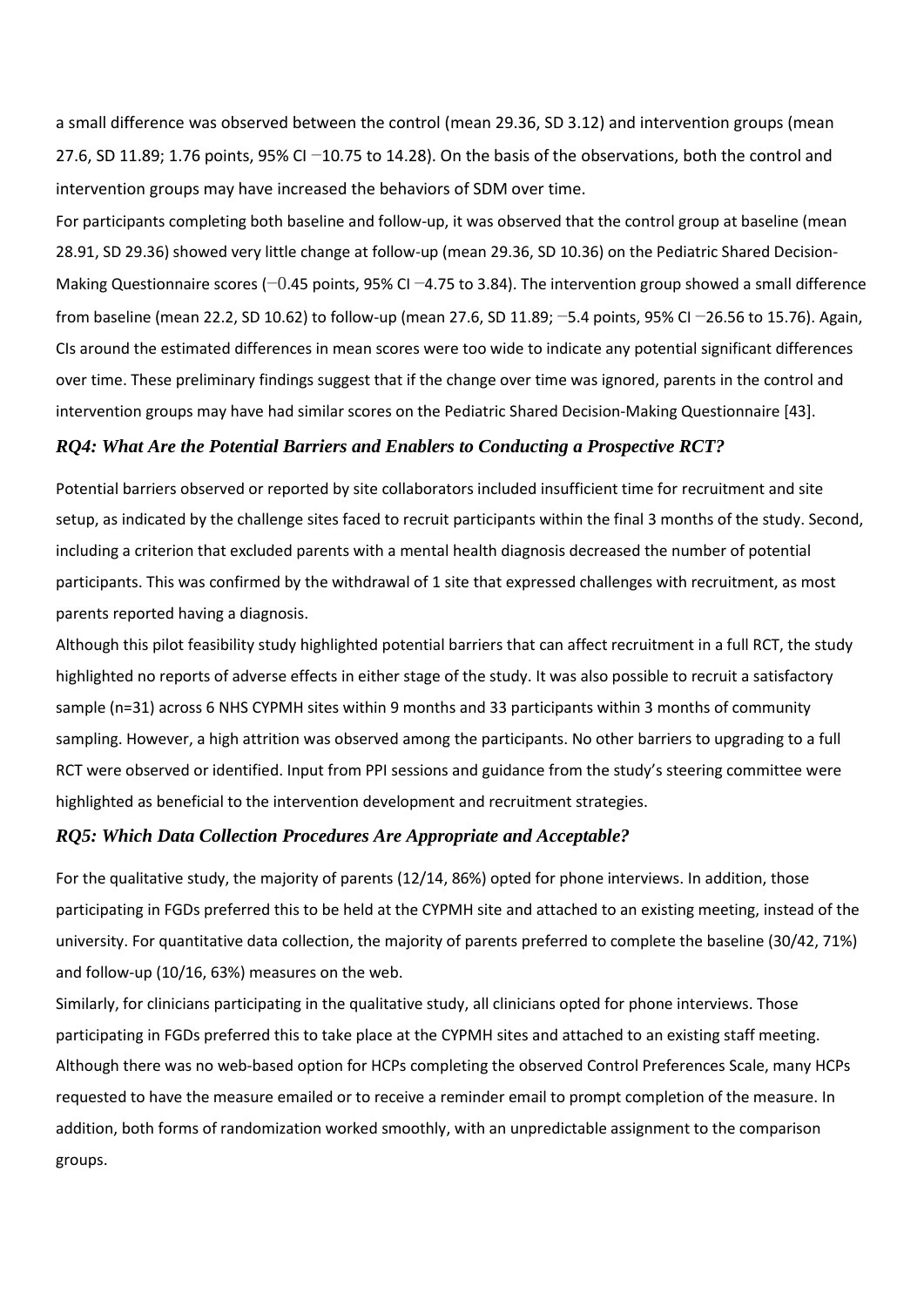# *Qualitative Results*

# **RQ6: Is PUfP Acceptable and Useful for Parents and HCPs?**

Feedback revealed feasibility categories that represented acceptability, (perceived) usefulness, and scope for improvement. Participants described the *appearance and functionality* of the intervention as essential to the acceptability of PUfP. *Perceived need and general helpfulness of the intervention* and *accessibility and appropriateness* of the intervention emerged as 2 further themes describing the perceived usefulness of PUfP. Figure 2 provides a brief overview of the themes emerging from the qualitative data, highlighting the important influencing factors.

# *Acceptability*

# Theme 1: Appearance and Functionality of the Interface

Parents' feedback on the intervention was mostly positive, generally expressing satisfaction with the intervention (11/14, 79%). Most parents described the appearance of the intervention as attractive. Parents also appreciated the layout and functionality of the intervention and described it as age-appropriate and suitable for their busy lifestyles. There was a general sentiment that images and graphics were ideal for parents:

*I find it much easier on the eye. It gives a soothing vibe kinda thing*. [Parent, age 47 years]

*Yeah, it looks good, colourful*. [Parent, age 40 years]

*It's not overly childlike. Yeah, I think it looks very user friendly*. [Parent, age 53 years]

HCPs also expressed satisfaction with the appearance and provided favorable comments on the presentation of the intervention (15/19, 79%). HCPs were also positive in endorsing specific components of PUfP and its suitability for parents. HCPs highlighted that the layout and colors drew attention to the relevant features within the app:

*I like the layout, in terms of the different sections. I think that's really good*. [HCP, 2.5 years of experience]

*It's nice and clear in terms of the graphics. It tells you what it is, and the tabs are really nice*. [HCP, 7 months of experience]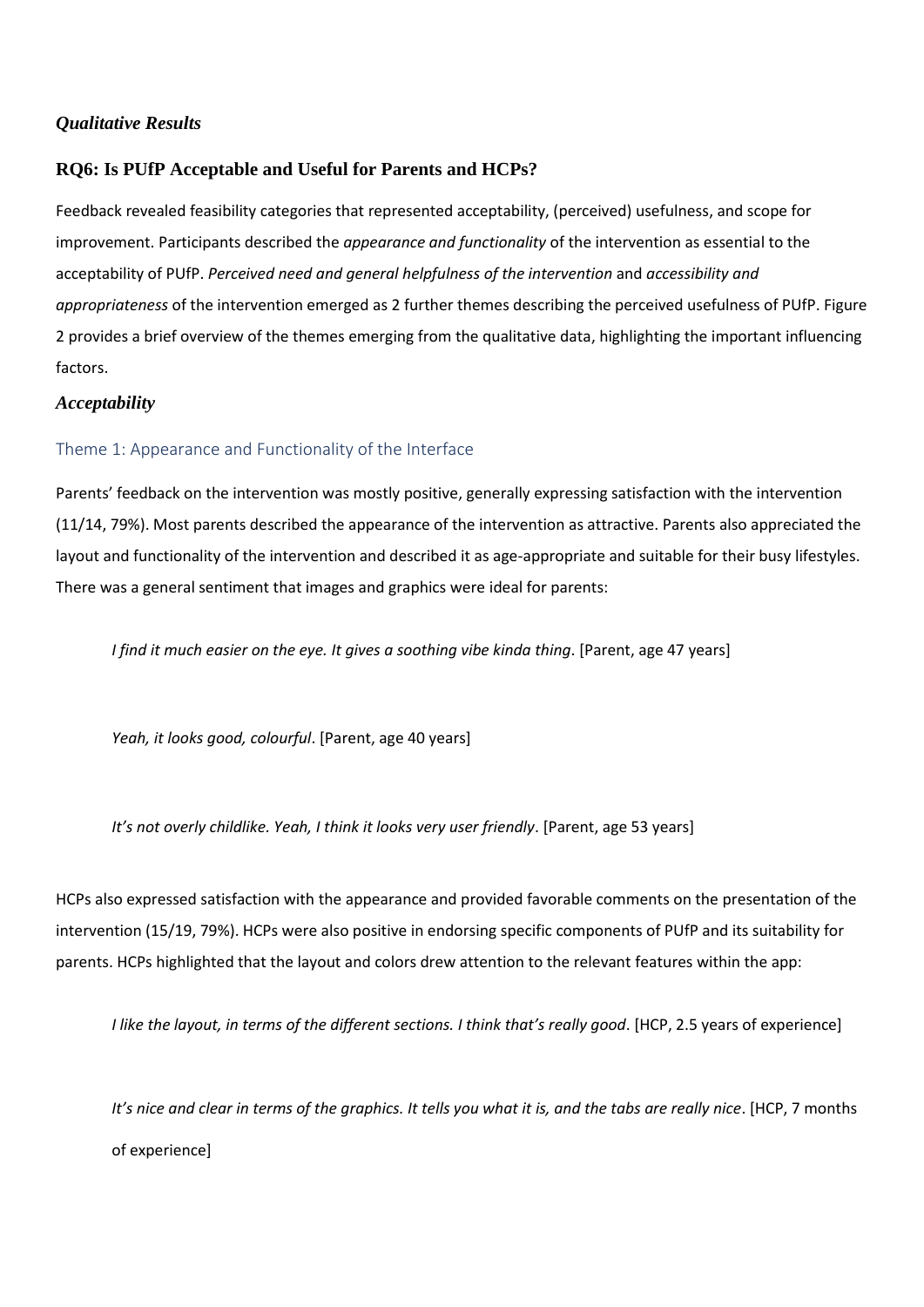Although parents and HCPs were generally satisfied with the intervention, some expressed dislike with some of the features. In addition, not all participants understood all features. Dislikes centered on having a preference for specific colors and wording. Although parents were able to find their way around the app after *clicking around* or browsing the user manual, participants expressed that clarity or further instructions are needed to guide users:

*I would say, I don't like question mark boxes, because I think the text should maybe be in the main box itself, because it's just another thing to click on*. [HCP, 6 years of experience]

*So it's not altogether clear what that [Support section] does...here I've got a plus and a minus...* [Parent, age 51 years]

# *Usefulness*

#### Theme 2: Perceived Need and General Helpfulness

Parents generally provided positive feedback, highlighting that the intervention was useful (13/14, 93%). The intervention was well received by the parents, and they generally indicated that the intervention was or would be useful for them and may also help with various aspects of accessing CYPMH care. Parents echoed the potential value of the intervention to keep records, promote involvement in SDM, and signpost useful resources:

*...and if it worked and it worked well, I'd be using it. It's really good to have all your appointments in one place as well. And the notes section, things that you think, "Oh, I need to talk to the doctor about that." Yeah, I think it sounds really good*. [Parent, age 39 years]

*This definitely looks like something I would use*. [Parent, age 47 years]

Similarly, many HCPs expressed that the intervention was useful and would be relevant to their practice (16/19, 84%). The HCPs provided insight into the potential application and benefits of PUfP, with the majority expressing that it should make it easier to signpost families to useful resources that can support their practice: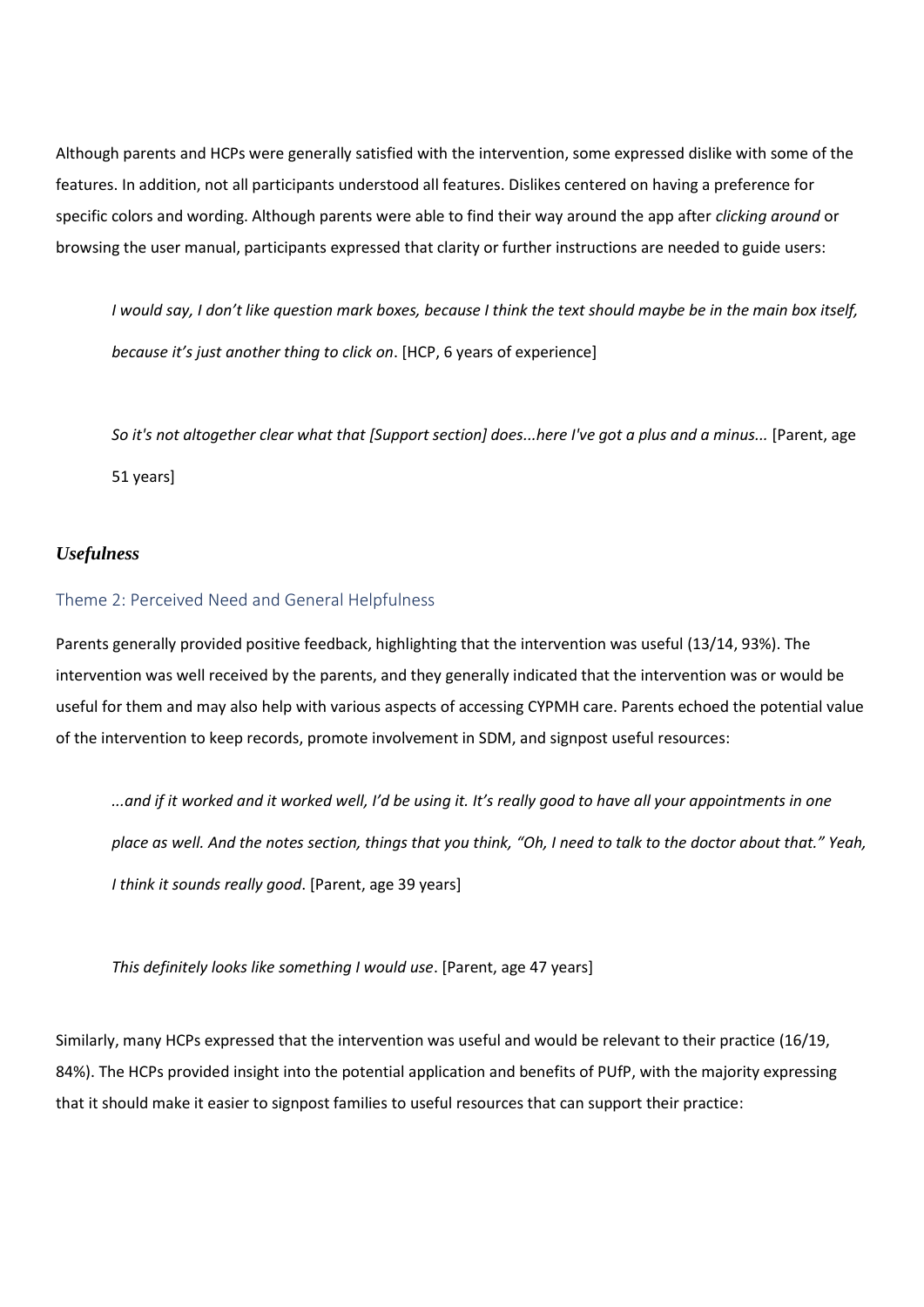*It might also be helpful in terms of just understanding CAMHS. That's often one of the first hurdles that I have to get over with parents and young people, is they don't really understand our service and they don't really understand CAMHS. I think that could be quite helpful in this*. [HCP, 13 years of experience]

*I think this can be used with any diagnosis. This is kinda helpful. With any kinda parents, this is helpful.* [HCP, 15 years of experience]

# Theme 3: Accessibility and Appropriateness of the Intervention

The concept of an app received mixed views from parents and HCPs, mainly regarding usability. However, participants highlighted positive reasons for using an app and expressed that an *easy to use* and *easily accessible* app may motivate parents to at least try the intervention. Participants generally thought a digital resource provided that *instant* support and because of its dynamic nature may also help the parents by providing feedback and signposting. Participants also expressed appreciation that the intervention had the potential for use *on the go*:

*I think even if there were parents with learning difficulties or struggled with using a bit of technology, I think, as long as they obviously had a phone, you know, that they brought with them and we were able to help guide them through it. I think that could still work as well.* [HCP, 2.5 years of experience]

*I think I'd probably use it more on my phone because that's constantly with me. So, if something happened, like panic attack in McDonalds, like we've had before, something like this will be quite handy.* [Parent, age 36 years]

Although many participants highlighted that the intervention presented limited potential for harm, there were genuine concerns around specific groups of parents, suggesting that the intervention may be an additional burden to parents. Generally, a sense of excluding some users based on their comfort with technology or level of literacy was expressed. Similarly, data security and privacy were also highlighted as concerns. Participants expressed that sensitive data would be entered into the app, and therefore, reassurance of trustworthiness and safety would be needed: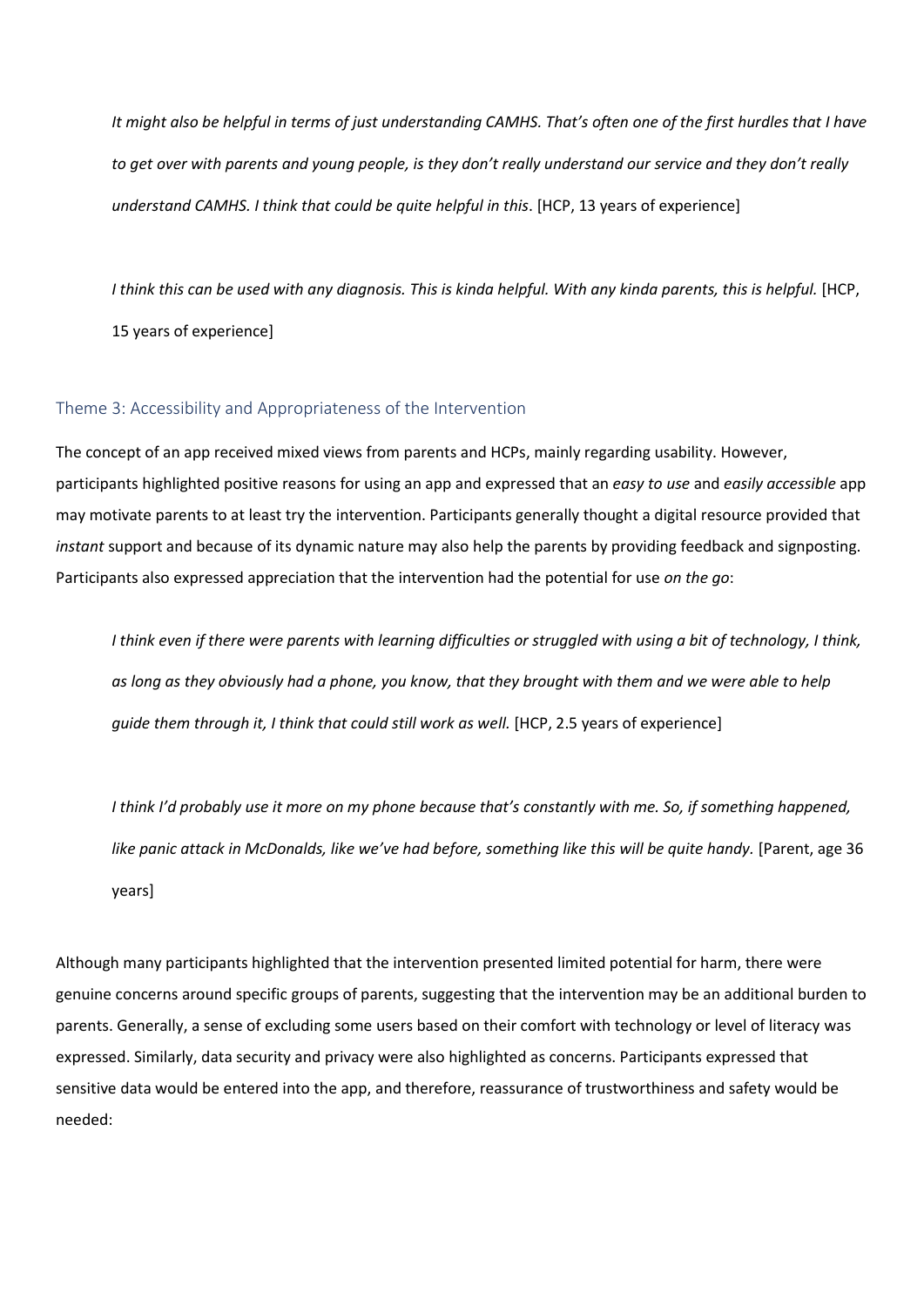*just thinking about culture and ethnicity and language, and whether or not this would be available in different languages, for those that don't read English, basically.* [HCP, 2.5 years of experience]

*as long as I'm assuming, it's obviously all secure with the data that you put on there and everything. As long*  as I was confident that what I was putting on there was all secure. [Parent, age 39 years]

*Well, I have a few illiterate parents so they may struggle with this.* [HCP, 16 years of experience]

# **RQ7: Can the Feedback From PUfP Users be Used to Further Refine the Prototype for the**

# **Prospective RCT?**

The following theme emerged addressing the final RQ.

# Theme 4: A Wish List for Improvement

Parents and HCPs appreciated that their input could potentially help further develop and improve the PUfP prototype for future research and before implementation. They suggested improvements that could enhance usability and facilitate easy implementation into practice. Feedback was either in line with refining what already existed (eg, attaching the user manual to the home screen) or adding new features that were seen as vital (eg, emergency help) or features that could promote use of the app (eg, options for emotional support such as mindfulness). The overarching theme emerged as *a wish list of improvements* for informing the development and refinement of PUfP:

*A section on mindfulness, for themselves*... [HCP, 2.5 years of experience]

*Sometimes a brief video of how to use the app can be useful, or testimony of another parent or carer talking about themselves can be helpful*. [HCP, 5 years of experience]

*I think if there was under resource, if there was things like, "If this happens, do this." Maybe that would help*. [Parent, age 47 years]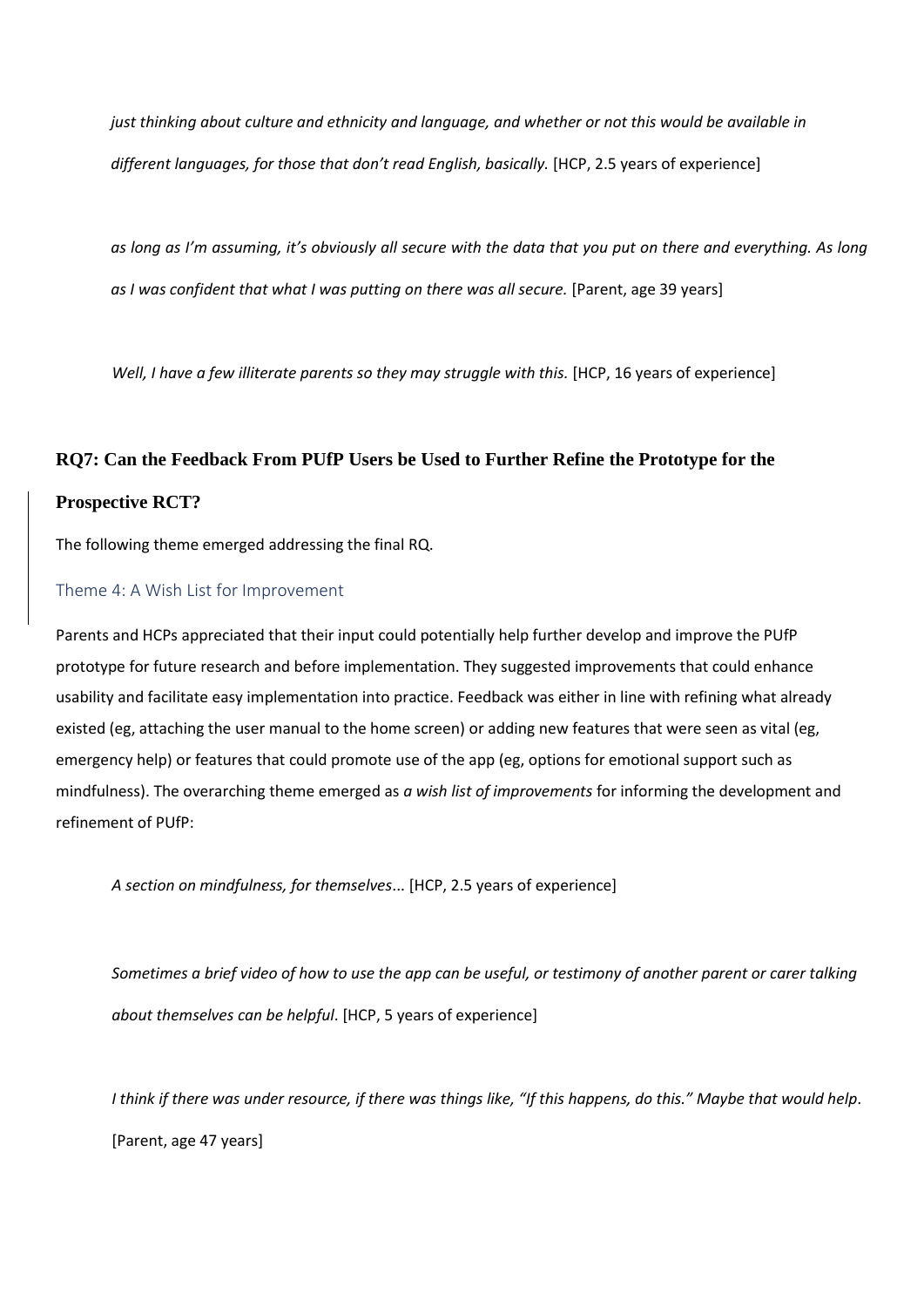*Maybe having the manual where it is fine, but maybe there could be a smaller, I don't know, more compact, sorry, more compact version within the app itself to just remind people what each of the particular areas are for*. [Parent, age 39 years]

# **Overall Feasibility and Acceptability**

The findings suggest that although the components of the study work well together, adjustments to the study protocol to improve recruitment are needed to proceed to an appropriately powered prospective RCT. In addition, the intervention appears to be acceptable and usable, with findings further suggesting upgrades and improvements that may benefit future trials. On the basis of the 8 Go or No-Go criteria (Multimedia Appendix 1), this study achieved 15 points out of a possible 16. Although many points were accumulated throughout the study, on further reflection, we acknowledge the importance of an adequate sample size to facilitate a fully powered RCT. This is an important issue; therefore, we were particularly cautious in our interpretation of the points-based system.

# **Discussion**

#### *Summary*

This study was a preliminary investigation to pilot PUfP, a novel digital evidence– and web-based app to promote SDM among parents of children and young people with mental health difficulties. This study aimed to assess the acceptability of the intervention and examine the feasibility of proceeding to a full RCT. To the best of our knowledge, this is the first RCT to pilot test an interactive parent-targeted digital SDM tool in CYPMH settings. Qualitative data revealed that PUfP may be acceptable and useful for parents and HCPs. The findings also indicate that there is scope for improvement of PUfP with suggestions for refinement and upgrade. A total of 63 parents met the eligibility criteria and consented to participate in the pilot RCT. However, 42 completed baseline measures and only 16 completed follow-up. Although there is some evidence indicating that general administrative procedures such as overall study design and selection of outcome measures are appropriate for a future RCT, the high attrition of participants suggests that some modifications should be applied to increase recruitment target numbers before upgrading to a fully powered RCT.

# *Results in Context With Other Research*

The 15 points accumulated from the Go- or No-Go criteria indicated the successful completion of the study [44]. The main potential barrier identified for the future trial centered on recruitment. This is not uncommon among researchers recruiting in medical settings [45]. On the one hand, we obtained data from 24 parents and 31 clinicians, which were acceptable for the qualitative study and permitted data saturation [46]. On the other hand, approximately 50% of the participants were lost to follow-up when assessing feasibility measures. Although high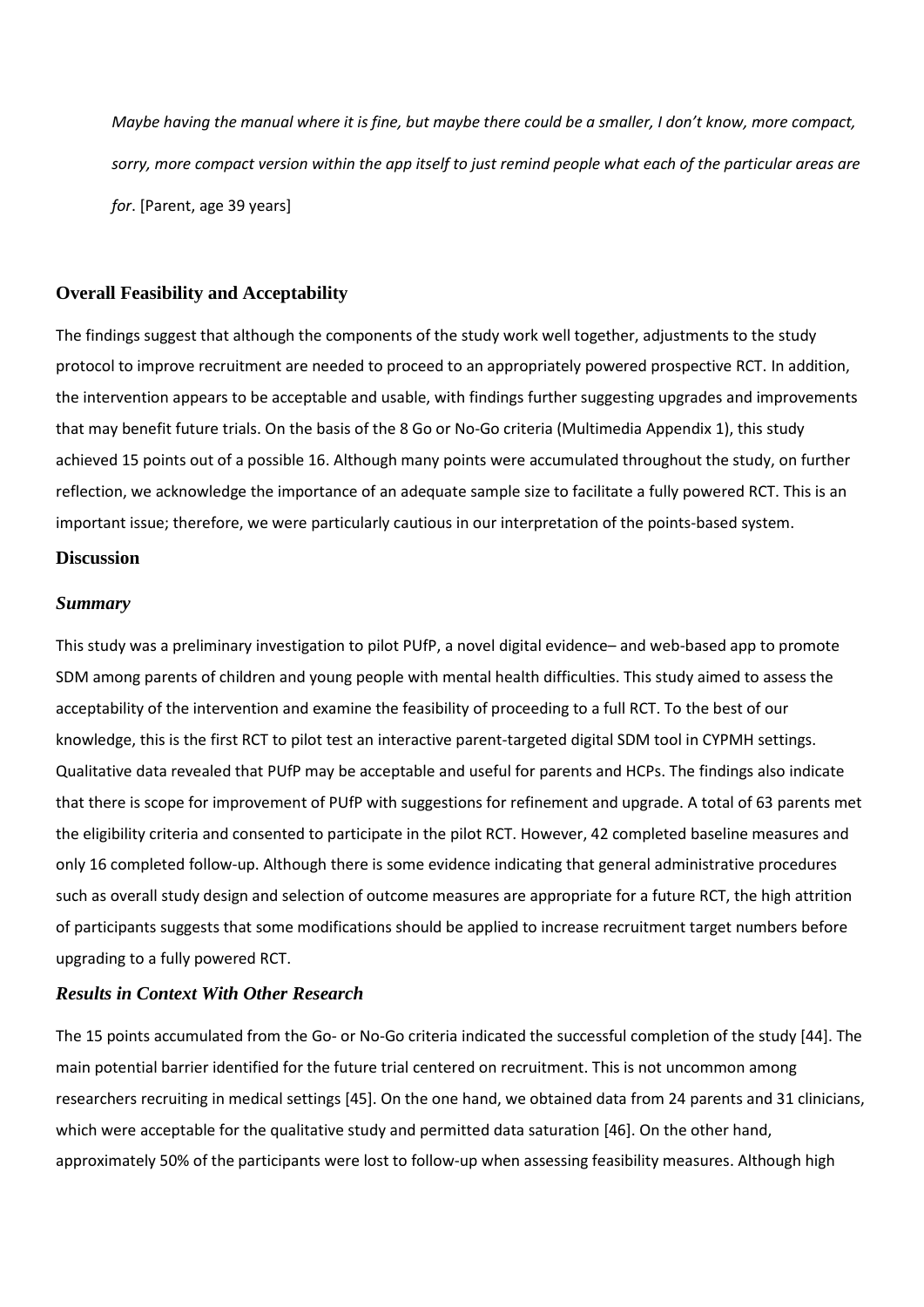attrition is consistent with research in web-based interventions [47], the small sample size was comparable with other studies exploring decision aids in CYPMH settings [48-52]. In addition, our sample size was higher than the recommended sample size for feasibility and pilot studies [53]. Nonetheless, a larger, more appropriate sample will render the research more efficient.

The number of eligible participants identified through social media (n=33) is consistent with other studies reporting social media as beneficial to recruitment rates [47]. In contrast to previous studies indicating challenges in recruiting HCPs [45,52], this study identified a fair sample (n=24) of interested HCPs. A possible explanation could be that the topic resonated with the clinical care agenda or is in an area of special interest to HCPs at CYPMH sites [54]. Use data, however, demonstrated the feasibility of parents accessing and using the intervention. Similar findings have been reported in the original Power Up for young people tested in schools and CYPMH services [18]. Taken together, these findings highlight that future trials of PUfP should clearly define and discriminate adherence to intervention and adherence to study protocol. The relationship between the 2 types of attrition could have implications for how the findings are interpreted [55]. For future trials of PUfP, adherence to PUfP may promote SDM; however, a meaningful sample size is needed to make the necessary comparisons.

In general, parents reported a preference to be involved in SDM. However, HCPs reported that some parents in their care displayed behaviors in line with SDM, left the decision up to HCP, or made the final decision themselves after sharing their views or listening to the HCP's recommendations. These preliminary findings are in agreement with other academics, suggesting that although SDM is preferred, not everyone engages [56,57], or it may be too challenging to implement [4,15]. This finding also highlights that, within triad relationships, varying levels of *shared* decision making may exist [6]. This may be, in part, due to the age and capacity of children and young people. The majority of the qualitative sample (>80%), including parents and HCPs, provided feedback consistent with the acceptance and (perceived) usefulness of the intervention. These findings demonstrate that additional support is generally well received in CYPMH settings, as indicated in other studies [48,49,52]. The 3 emerging themes highlighted the importance of the intervention for end users and may promote use. These themes also fit within previous research on the broader TAM [21]. Qualitative findings further highlighted *a wish list* of features and improvements to PUfP, which may potentially increase acceptability and usefulness. Incorporating the participants' views would be in line with human and computer interaction approaches to designing technological interventions and reinforces an opportunity to involve end users in the development of interventions. Researchers generally agree that this approach to co-designing improves usability and subsequent outcomes [58].

Investigations of parent responses to the Pediatric Shared Decision-Making Questionnaire using CIs resulted in no significant findings within and between groups. This is not surprising because of the small sample size obtained and the *as-per-protocol* analytic approach chosen [59]. However, parents' average anxiety levels were mostly above the cut-off for this study's sample. This is in line with other research suggesting that parents of children with mental health difficulties generally report higher stress levels [7].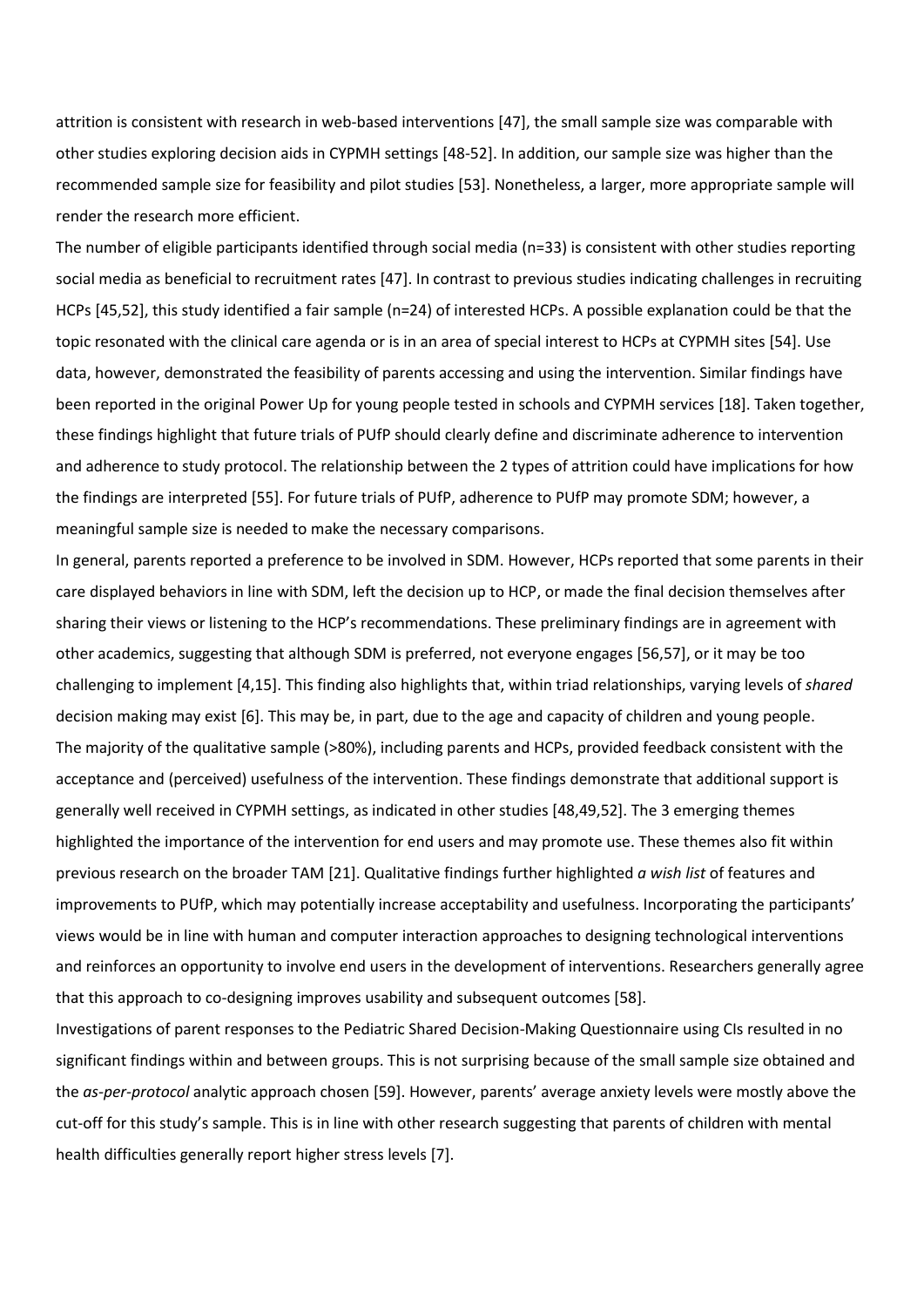## *Strengths and Limitations*

The primary strength of this study was the ability to obtain data that could be useful for scaling up to a full RCT. Recruitment figures were improved by including web-based community sampling and social media advertising. Future trials could explore these forms of recruitment further, balancing the possible high proportion of incomplete data via the web-based platform versus the slow recruitment process via the NHS sites. Another strength of this trial was the consideration for respondent burden by providing the participants with options for phone or face-to-face interviews and options for completing outcome measures on the web or paper based. Notably, having limited contact details made it difficult to reach some of the parents and resulted in a small number of parents completing follow-up measures.

Although emerging themes suggested acceptability and perceived usefulness, these themes were informed by views taken from a nonrepresentative sample that included the majority of White British, English-speaking mothers of teenage girls. A more representative sample, including fathers, other ethnicities, or underrepresented groups, can provide deeper insights into future research. A multi-site, cluster randomized approach was considered a major strength and did not incur additional intervention costs. However, potential contamination of the control group could be considered if the participants come in contact with the community study recruitment information. This may present some obstacles for the research team if the control group gained access to the intervention. In addition, a web app was chosen over a native mobile app. As a result, parents were not required to download or install it from an app store. Therefore, PUfP did not occupy space on the user's phone. It functioned as a website that is suitable for mobile devices and is usually cheaper to build, maintain, and update than native mobile apps [60]. Another major strength was the ability to gather use data via Google Analytics. Although the research team attempted to share the intervention only with the intervention arm, it was possible that site collaborators, HCPs, and parents could have shared the link with nonstudy participants. This may have affected the accuracy of the use data, and therefore, caution should be exercised when interpreting these types of data. Future studies may need to collect both use and self-report data to present a more reliable picture.

Finally, a mixed method design was also viewed as a strength at the feasibility phase of the intervention. Outcome measures provided valuable information that is of importance to the full RCT, providing a basis for estimating sample size calculations and selecting appropriate measures. Similarly, it provided estimates of the time required to complete outcome measures and gain access to the intervention. Although obtaining qualitative and quantitative data from the participants may triangulate the findings, this approach may potentially add a burden to parents. However, the mixed method approach can provide a better understanding of efficacy and efficiency and strengthen the findings of future RCTs [61].

### *Implications for Clinicians and Policymakers*

Although these findings are preliminary, they suggest potential areas of clinical application. First, PUfP was found to be acceptable, as suggested by the parents and HCPs in our sample. The positive feedback surrounding the theme of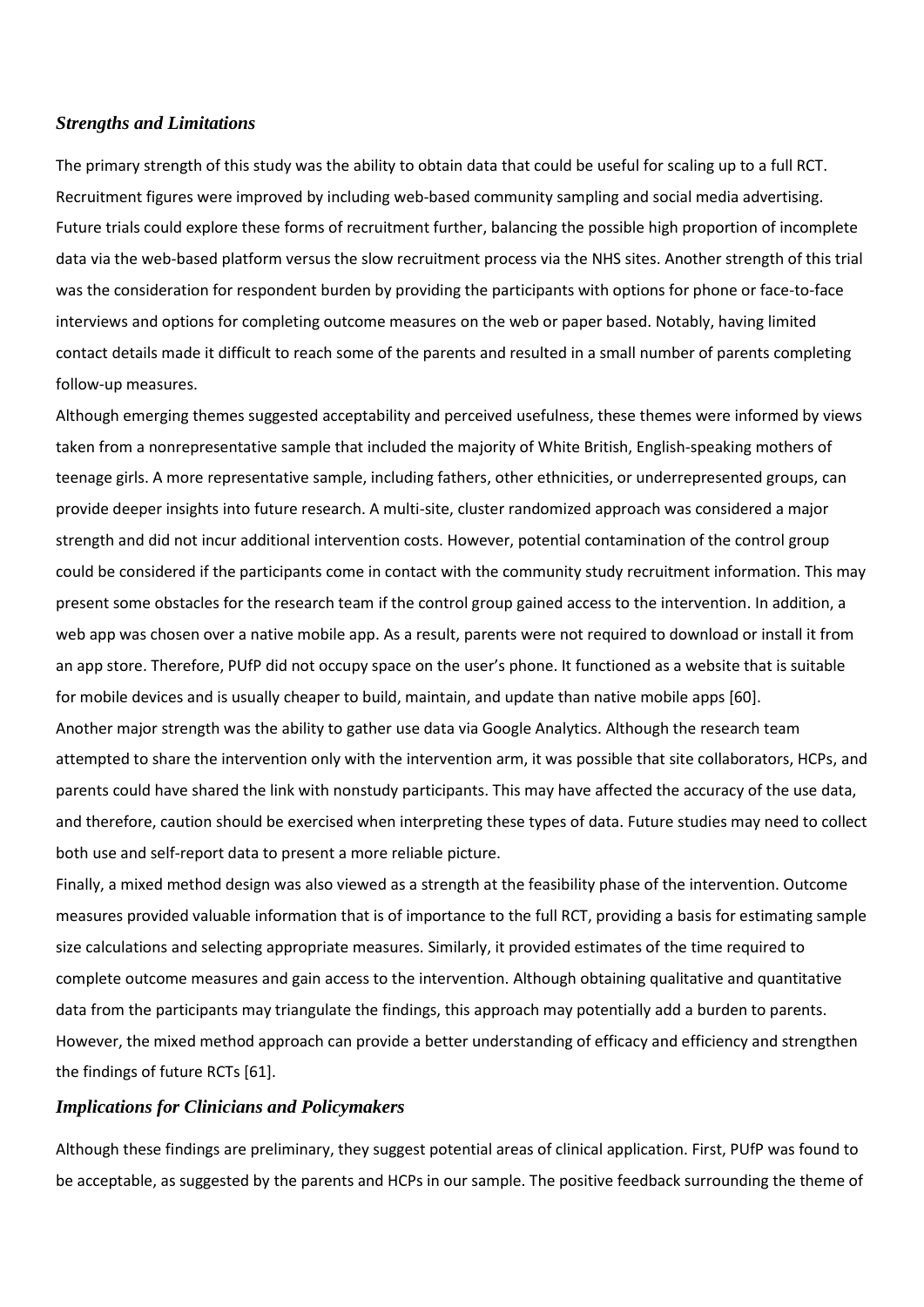perceived need and the general usefulness of PUfP highlighted a desire to obtain support if SDM was to be successfully applied in CYPMH. These findings are in line with those of other researchers, suggesting that policy guidelines should be considered to support parents who report feeling uninformed and excluded from services [54]. Notwithstanding the acknowledgment of the *Gillick competency* principle [62], policy guidelines specific to CYPMH could be informative for HCPs working with families of young people who are still considered being *under the care* of their parents. Finally, the findings also highlighted moderate to high levels of anxiety among parents. This may provide HCPs with a knowledge base for the emotional state of the parent population accessing CYPMH care.

#### *Future Directions*

The generalizability of our findings is unclear. However, the findings suggest that PUfP has the potential to be evaluated in future research. First, it is recommended that PUfP be upgraded and refined in line with the suggestions provided by HCPs and parents before being tested further. These suggestions can impact the usefulness and usability of the intervention. For example, incorporating mindfulness techniques or other techniques can provide additional support to parents during difficult moments. Just as important are the suggestions to include a crisis section and features to facilitate optional communication between HCPs, children and young people, and parents or parent-toparent interactions. These improvements should also be made in collaboration with end users to ensure the suitability of the components.

In terms of the study design, it is recommended that future trials maintain a multicenter randomized controlled study design. However, a 2-arm approach may be sufficient, as growing evidence suggests that parents involved in mental health decisions may benefit from additional support [2]. Therefore, if a 3-arm study design is to be maintained, the existing body of knowledge may benefit from insights into different modes of delivery. In addition, clustered randomization is recommended to control for site-level activities that can impact family involvement in SDM [14]. However, if community recruitment is also used, comparisons can be made between samples to strengthen the findings or considerations can be made to stratify the community sample into existing clusters. Another recommendation is to revise the eligibility criteria to allow parents with an existing mental health diagnosis to be included in future trials. These parents may actually benefit from the additional support, and therefore, future trials can control for and benefit from these statistical comparisons. It is also recommended that the future trial adopts an *intent-to-treat* analytic approach to draw accurate (unbiased) conclusions regarding the effectiveness of the intervention [59]. This approach will also be beneficial in light of the retention rates observed in this trial. The study also benefited from the input of enthusiastic parent partners who contributed to the intervention design and study recruitment strategies. Future studies could use this PPI approach, as it possibly contributed to the smooth running of this feasibility study. Future trials can also explore extending an invitation and training to parent experts so that they can be part of the research process as interviewers or participate in the identification and recruitment process at CYPMH services. Finally, it may also be possible to estimate NHS provider costs for usual care and other interventions, in addition to the parent-reported costs to access services. Taken together, these costs can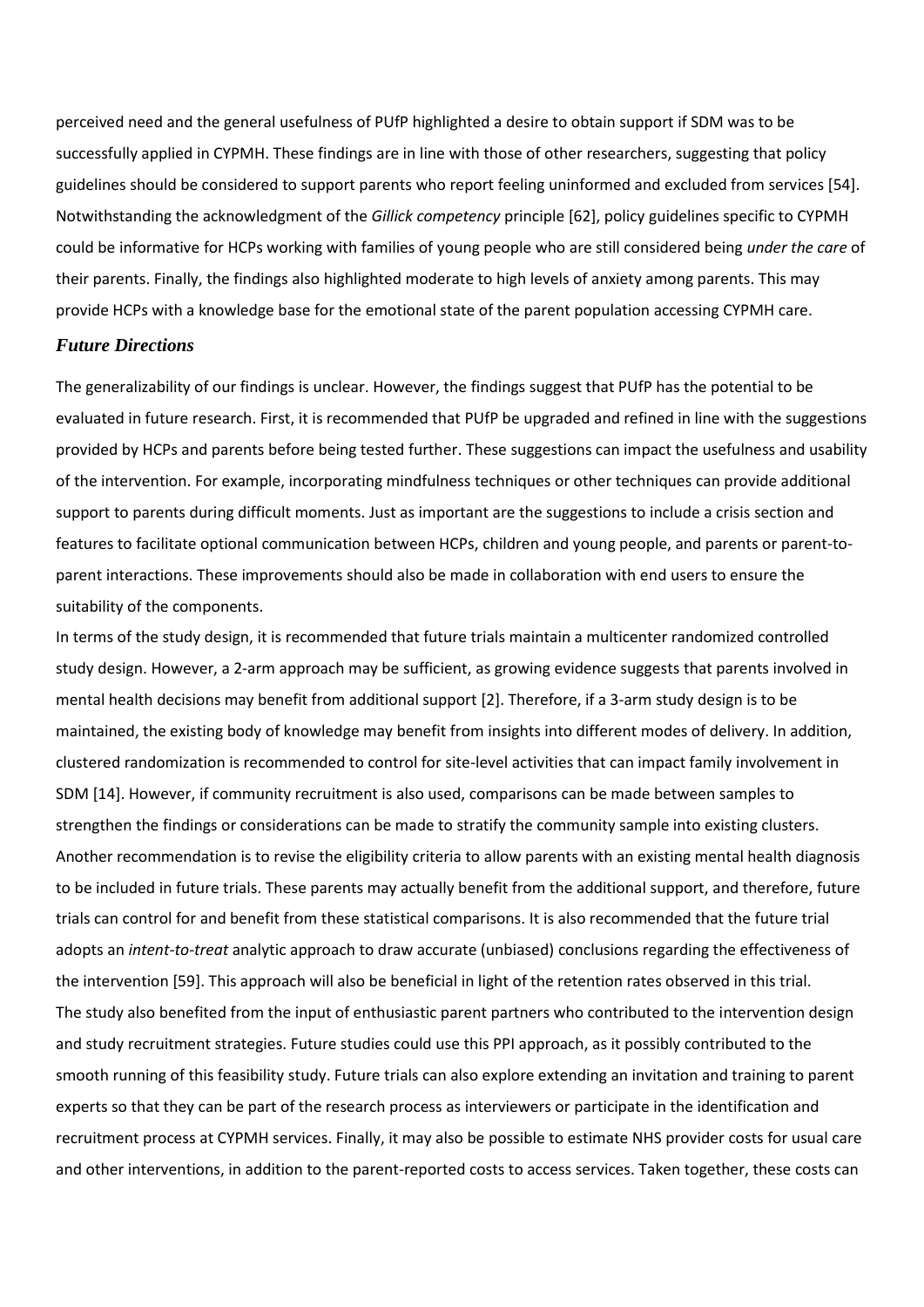be explored to fully capture any savings to be estimated if the future trial incorporates economic evaluation to explore the cost-effectiveness of the intervention.

# *Conclusions*

This feasibility pilot trial was designed and conducted to test the essential aspects of the research design and acceptability of the intervention to examine the potential for conducting a future fully powered RCT. Despite evidence suggesting the acceptability of PUfP, the findings suggest that recruitment modifications are needed to enhance the feasibility of collecting follow-up data before scaling up to a full RCT. Possible implications for practice and policy were discussed alongside recommendations for future research. One important recommendation is that the future RCT may benefit from incorporating a mechanism to explore the cost-effectiveness of implementing PUfP. Furthermore, in recognition of the age and capacity of young people and the promotion of standards of care to empower young service users, considerations for refining PUfP to interact with other versions of Power Up may be valuable.

## *Acknowledgments*

The authors thank the staff at Create Health for the technical development of PUfP. The authors also thank the parent experts and the PUfP steering committee for their input and guidance on the intervention and the study design. The authors also thank the research and development team and staff at all NHS sites for their patience and cooperation in setting up the study at the respective sites. The authors thank James Sinclair at the lead site North East London NHS Foundation Trust for his support and guidance. The authors thank Professors Miranda Wolpert and Peter Fonagy for supervision and expert advice at various stages of the research project. They also thank Miles Weekes for his support at the time of writing the manuscript. This project has received funding from the European Union's Horizon 2020 Research and Innovation Program under the Marie Sklodowska-Curie grant agreement No. 722561.

# *Authors' Contributions*

JE developed the initial idea for the intervention and was involved in the funding application process. SL worked with the staff at Create Health to develop, adapt, and refine PUfP. SL drafted the manuscript, and JE contributed to the revisions. Both authors have read and approved the final version of the manuscript.

# *Conflicts of Interest*

None declared.

# *Abbreviations*

CPS: Control Preference Scale CYPMH: children's and young people's mental health DCS: Decisional Conflict Scale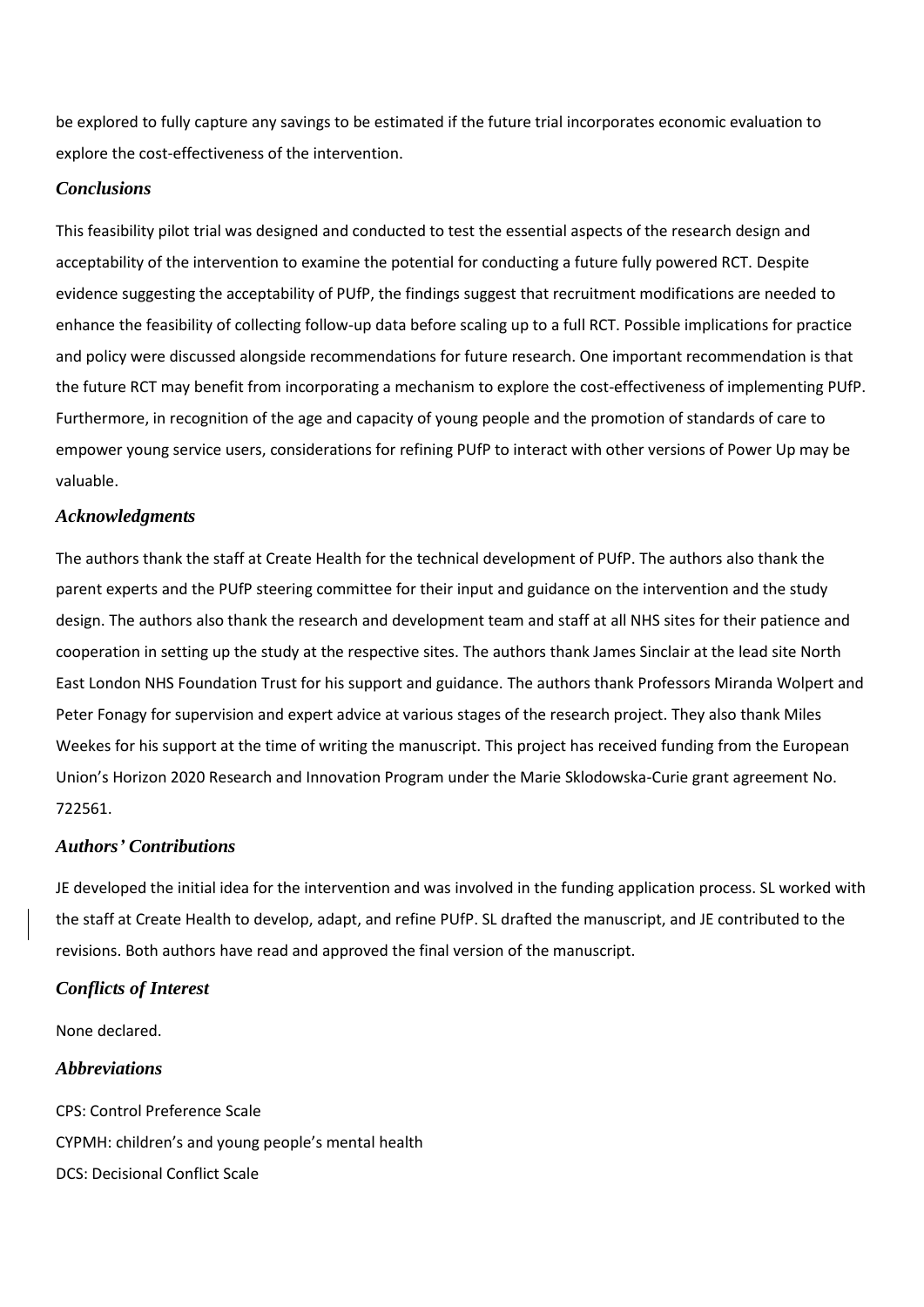- ESQ: Experience of Service Questionnaire
- FGD: focus group discussion
- HCP: health care professional
- NHS: National Health Service
- PPI: patient and public involvement
- PSSUQ: Poststudy System Usability Questionnaire
- PUfP: Power Up for Parents
- RCT: randomized controlled trial
- REC: research ethics committee
- RQ: research question
- SDM: shared decision making
- TAM: Technology Acceptance Model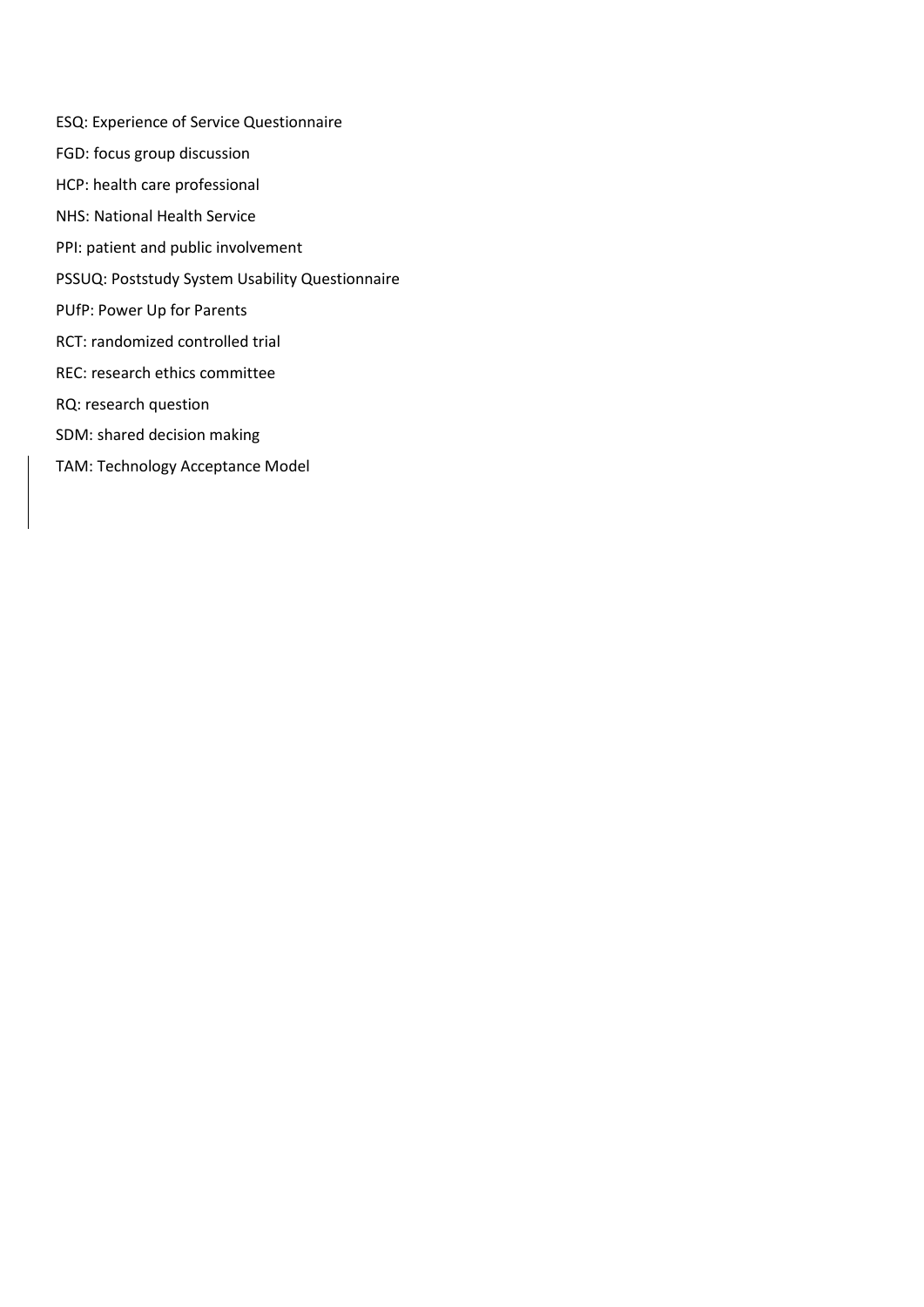## **References**

- 1. Elwyn G, Durand MA, Song J, Aarts J, Barr PJ, Berger Z, et al. A three-talk model for shared decision making: multistage consultation process. Br Med J 2017 Nov 06;359:j4891 [\[FREE Full text\]](http://www.bmj.com/lookup/pmidlookup?view=long&pmid=29109079) [\[CrossRef\]](https://dx.doi.org/10.1136/bmj.j4891) **[\[Medline\]](https://www.ncbi.nlm.nih.gov/entrez/query.fcgi?cmd=Retrieve&db=PubMed&list_uids=29109079&dopt=Abstract)**
- 2. Wyatt KD, List B, Brinkman WB, Prutsky Lopez G, Asi N, Erwin P, et al. Shared decision making in pediatrics: a systematic review and meta-analysis. Acad Pediatr 2015 Nov;15(6):573-583. [\[CrossRef\]](https://dx.doi.org/10.1016/j.acap.2015.03.011) **[\[Medline\]](https://www.ncbi.nlm.nih.gov/entrez/query.fcgi?cmd=Retrieve&db=PubMed&list_uids=25983006&dopt=Abstract)**
- 3. Shay LA, Lafata JE. Where is the evidence? A systematic review of shared decision making and patient outcomes. Med Decis Making 2014 Oct 28;35(1):114-131. [\[CrossRef\]](https://dx.doi.org/10.1177/0272989x14551638)
- 4. Gondek D, Edbrooke-Childs J, Velikonja T, Chapman L, Saunders F, Hayes D, et al. Facilitators and barriers to person-centred care in child and young people mental health services: a systematic review. Clin Psychol Psychother 2017 Jul;24(4):870-886. [\[CrossRef\]](https://dx.doi.org/10.1002/cpp.2052) [\[Medline\]](https://www.ncbi.nlm.nih.gov/entrez/query.fcgi?cmd=Retrieve&db=PubMed&list_uids=27910173&dopt=Abstract)
- 5. Weiss EM, Clark JD, Heike CL, Rosenberg AR, Shah SK, Wilfond BS, et al. Gaps in the implementation of shared decision-making: illustrative cases. Pediatrics 2019 Mar 05;143(3):e20183055 [\[FREE Full text\]](http://pediatrics.aappublications.org/cgi/pmidlookup?view=long&pmid=30824603) [\[CrossRef\]](https://dx.doi.org/10.1542/peds.2018-3055) [\[Medline\]](https://www.ncbi.nlm.nih.gov/entrez/query.fcgi?cmd=Retrieve&db=PubMed&list_uids=30824603&dopt=Abstract)
- 6. Gabe J, Olumide G, Bury M. It takes three to tango? A framework for understanding patient partnership in paediatric clinics. Social Science and Medicine 2004 2004. [\[CrossRef\]](https://dx.doi.org/10.1111/j.1365-2214.2005.00500_4.x)
- 7. "There for you": the role of parents in supporting young people with mental health problems : results of a survey. Association of Young People's Health (AYPH). 2016. URL: [http://www.](http://www.youngpeopleshealth.org.uk/wp-content/uploads/2016/11/AYPH-Parenting-briefing-11-nov-2016.pdf) [youngpeopleshealth.org.uk/wp-content/uploads/2016/11/AYPH-Parenting-briefing-11-nov-2016.](http://www.youngpeopleshealth.org.uk/wp-content/uploads/2016/11/AYPH-Parenting-briefing-11-nov-2016.pdf) [pdf](http://www.youngpeopleshealth.org.uk/wp-content/uploads/2016/11/AYPH-Parenting-briefing-11-nov-2016.pdf) [accessed 2021-02-05]
- 8. Mandarelli G, Sabatello U, Lapponi E, Pace G, Ferrara M, Ferracuti S. Treatment decision-making capacity in children and adolescents hospitalized for an acute mental disorder: the role of cognitive functioning and psychiatric symptoms. J Child Adolesc Psychopharmacol 2017 Jun;27(5):462-465 **IFREE Full textI ICrossRefI IMedline1**
- 9. Baker-Ericzén MJ, Jenkins MM, Haine-Schlagel R. Therapist, parent, and youth perspectives of treatment barriers to family-focused community outpatient mental health services. J Child Fam Stud 2013 Aug 01;22(6):854-868 [\[FREE Full text\]](http://europepmc.org/abstract/MED/24019737) [\[CrossRef\]](https://dx.doi.org/10.1007/s10826-012-9644-7) [\[Medline\]](https://www.ncbi.nlm.nih.gov/entrez/query.fcgi?cmd=Retrieve&db=PubMed&list_uids=24019737&dopt=Abstract)
- 10. Boland L, Kryworuchko J, Saarimaki A, Lawson ML. Parental decision making involvement and decisional conflict: a descriptive study. BMC Pediatr 2017 Jun 13;17(1):146 [\[FREE Full text\]](https://bmcpediatr.biomedcentral.com/articles/10.1186/s12887-017-0899-4) [\[CrossRef\]](https://dx.doi.org/10.1186/s12887-017-0899-4) [\[Medline\]](https://www.ncbi.nlm.nih.gov/entrez/query.fcgi?cmd=Retrieve&db=PubMed&list_uids=28610580&dopt=Abstract)
- 11. Simmons MB, Hetrick SE, Jorm AF. Making decisions about treatment for young people diagnosed with depressive disorders: a qualitative study of clinicians' experiences. BMC Psychiatry 2013 Dec 12;13(1). **[\[CrossRef\]](https://dx.doi.org/10.1186/1471-244x-13-335)**
- 12. Allan LQC. The children act 1989. Medicolegal Essentials in Healthcare, Second Edition 2004. **[\[CrossRef\]](https://dx.doi.org/10.1017/cbo9780511545559.018)**
- 13. Haine-Schlagel R, Walsh NE. A review of parent participation engagement in child and family mental health treatment. Clin Child Fam Psychol Rev 2015 Jun 1;18(2):133-150 [\[FREE Full text\]](http://europepmc.org/abstract/MED/25726421) [\[CrossRef\]](https://dx.doi.org/10.1007/s10567-015-0182-x) [\[Medline\]](https://www.ncbi.nlm.nih.gov/entrez/query.fcgi?cmd=Retrieve&db=PubMed&list_uids=25726421&dopt=Abstract)
- 14. Edbrooke-Childs J, Jacob J, Argent R, Patalay P, Deighton J, Wolpert M. The relationship between childand parent-reported shared decision making and child-, parent-, and clinician-reported treatment outcome in routinely collected child mental health services data. Clin Child Psychol Psychiatry 2016 Apr;21(2):324-338. [\[CrossRef\]](https://dx.doi.org/10.1177/1359104515591226) [\[Medline\]](https://www.ncbi.nlm.nih.gov/entrez/query.fcgi?cmd=Retrieve&db=PubMed&list_uids=26104790&dopt=Abstract)
- 15. Boland L, Graham ID, Légaré F, Lewis K, Jull J, Shephard A, et al. Barriers and facilitators of pediatric shared decision-making: a systematic review. Implement Sci 2019 Jan 18;14(1):7 [\[FREE Full text\]](https://implementationscience.biomedcentral.com/articles/10.1186/s13012-018-0851-5) [\[CrossRef\]](https://dx.doi.org/10.1186/s13012-018-0851-5) [\[Medline\]](https://www.ncbi.nlm.nih.gov/entrez/query.fcgi?cmd=Retrieve&db=PubMed&list_uids=30658670&dopt=Abstract)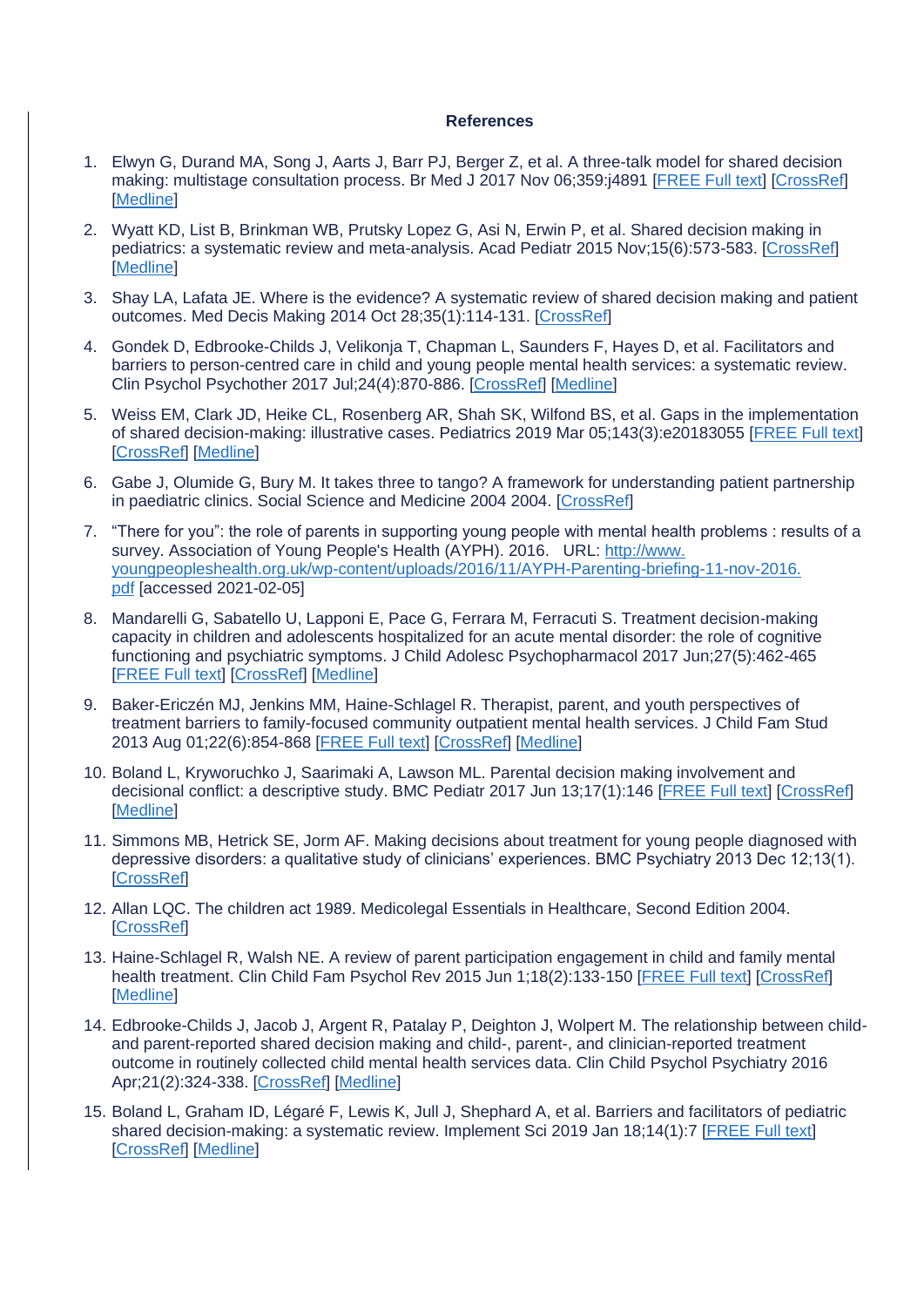- 16. Liverpool S, Pereira B, Hayes D, Wolpert M, Edbrooke-Childs J. A scoping review and assessment of essential elements of shared decision-making of parent-involved interventions in child and adolescent mental health. Eur Child Adolesc Psychiatry 2020 Apr 16. [\[CrossRef\]](https://dx.doi.org/10.1007/s00787-020-01530-7) [\[Medline\]](https://www.ncbi.nlm.nih.gov/entrez/query.fcgi?cmd=Retrieve&db=PubMed&list_uids=32300893&dopt=Abstract)
- 17. Liverpool S, Webber H, Matthews R, Wolpert M, Edbrooke-Childs J. A mobile app to support parents making child mental health decisions: protocol for a feasibility cluster randomized controlled trial. JMIR Res Protoc 2019 Aug 14;8(8):e14571 [\[FREE Full text\]](https://www.researchprotocols.org/2019/8/e14571/) [\[CrossRef\]](https://dx.doi.org/10.2196/14571) [\[Medline\]](https://www.ncbi.nlm.nih.gov/entrez/query.fcgi?cmd=Retrieve&db=PubMed&list_uids=31414665&dopt=Abstract)
- 18. Edbrooke-Childs J, Edridge C, Averill P, Delane L, Hollis C, Craven MP, et al. A feasibility trial of power up: smartphone app to support patient activation and shared decision making for mental health in young people. JMIR Mhealth Uhealth 2019 Jun 04;7(6):e11677 [\[FREE Full text\]](https://mhealth.jmir.org/2019/6/e11677/) [\[CrossRef\]](https://dx.doi.org/10.2196/11677) [\[Medline\]](https://www.ncbi.nlm.nih.gov/entrez/query.fcgi?cmd=Retrieve&db=PubMed&list_uids=31165709&dopt=Abstract)
- 19. Chapman L, Edbrooke-Childs J, Martin K, Webber H, Craven MP, Hollis C, et al. A mobile phone app to support young people in making shared decisions in therapy (power up): study protocol. JMIR Res Protoc 2017 Oct 30;6(10):e206 [\[FREE Full text\]](https://www.researchprotocols.org/2017/10/e206/) [\[CrossRef\]](https://dx.doi.org/10.2196/resprot.7694) [\[Medline\]](https://www.ncbi.nlm.nih.gov/entrez/query.fcgi?cmd=Retrieve&db=PubMed&list_uids=29084708&dopt=Abstract)
- 20. Liverpool S, Mota C, Sales C, Čuš A, Carletto S, Hancheva C, et al. Engaging children and young people in digital mental health interventions: systematic review of modes of delivery, facilitators, and barriers. J Med Internet Res 2020 Jun 23;22(6):e16317 [\[FREE Full text\]](https://www.jmir.org/2020/6/e16317/) [\[CrossRef\]](https://dx.doi.org/10.2196/16317) [\[Medline\]](https://www.ncbi.nlm.nih.gov/entrez/query.fcgi?cmd=Retrieve&db=PubMed&list_uids=32442160&dopt=Abstract)
- 21. Rahimi B, Nadri H, Lotfnezhad Afshar H, Timpka T. A systematic review of the technology acceptance model in health informatics. Appl Clin Inform 2018 Jul 15;9(3):604-634 [\[FREE Full text\]](http://europepmc.org/abstract/MED/30112741) [\[CrossRef\]](https://dx.doi.org/10.1055/s-0038-1668091) [\[Medline\]](https://www.ncbi.nlm.nih.gov/entrez/query.fcgi?cmd=Retrieve&db=PubMed&list_uids=30112741&dopt=Abstract)
- 22. Deaton A, Cartwright N. Understanding and misunderstanding randomized controlled trials. Soc Sci Med 2018 Aug;210:2-21 [\[FREE Full text\]](https://linkinghub.elsevier.com/retrieve/pii/S0277-9536(17)30735-9) [\[CrossRef\]](https://dx.doi.org/10.1016/j.socscimed.2017.12.005) [\[Medline\]](https://www.ncbi.nlm.nih.gov/entrez/query.fcgi?cmd=Retrieve&db=PubMed&list_uids=29331519&dopt=Abstract)
- 23. Gillies K, Chalmers I, Glasziou P, Elbourne D, Elliott J, Treweek S. Reducing research waste by promoting informed responses to invitations to participate in clinical trials. Trials 2019 Oct 28;20(1):613 [\[FREE Full text\]](https://trialsjournal.biomedcentral.com/articles/10.1186/s13063-019-3704-x) [\[CrossRef\]](https://dx.doi.org/10.1186/s13063-019-3704-x) [\[Medline\]](https://www.ncbi.nlm.nih.gov/entrez/query.fcgi?cmd=Retrieve&db=PubMed&list_uids=31661029&dopt=Abstract)
- 24. Akobeng AK. Understanding randomised controlled trials. Arch Dis Child 2005 Aug;90(8):840-844 [\[FREE](https://adc.bmj.com/lookup/pmidlookup?view=long&pmid=16040885)  [Full text\]](https://adc.bmj.com/lookup/pmidlookup?view=long&pmid=16040885) [\[CrossRef\]](https://dx.doi.org/10.1136/adc.2004.058222) [\[Medline\]](https://www.ncbi.nlm.nih.gov/entrez/query.fcgi?cmd=Retrieve&db=PubMed&list_uids=16040885&dopt=Abstract)
- 25. Thabane L, Ma J, Chu R, Cheng J, Ismaila A, Rios LP, et al. A tutorial on pilot studies: the what, why and how. BMC Med Res Methodol 2010 Jan 06;10:1 [\[FREE Full text\]](https://bmcmedresmethodol.biomedcentral.com/articles/10.1186/1471-2288-10-1) [\[CrossRef\]](https://dx.doi.org/10.1186/1471-2288-10-1) [\[Medline\]](https://www.ncbi.nlm.nih.gov/entrez/query.fcgi?cmd=Retrieve&db=PubMed&list_uids=20053272&dopt=Abstract)
- 26. Arain M, Campbell MJ, Cooper CL, Lancaster GA. What is a pilot or feasibility study? A review of current practice and editorial policy. BMC Med Res Methodol 2010;10:67 [\[FREE Full text\]](http://www.biomedcentral.com/1471-2288/10/67) [\[CrossRef\]](https://dx.doi.org/10.1186/1471-2288-10-67) [\[Medline\]](https://www.ncbi.nlm.nih.gov/entrez/query.fcgi?cmd=Retrieve&db=PubMed&list_uids=20637084&dopt=Abstract)
- 27. Craig P, Dieppe P, Macintyre S, Michie S, Nazareth I, Petticrew M, Medical Research Council Guidance. Developing and evaluating complex interventions: the new Medical Research Council guidance. Br Med J 2008 Sep 29;337:a1655 [\[FREE Full text\]](http://europepmc.org/abstract/MED/18824488) [\[CrossRef\]](https://dx.doi.org/10.1136/bmj.a1655) [\[Medline\]](https://www.ncbi.nlm.nih.gov/entrez/query.fcgi?cmd=Retrieve&db=PubMed&list_uids=18824488&dopt=Abstract)
- 28. United Nations, Department of Economic and Social Affairs Youth Internet. United Nations. 1985. URL: <https://www.un.org/development/desa/youth/what-we-do/faq.html> [accessed 2020-03-20]
- 29. Anwyl-Irvine A, Massonnié J, Flitton A, Kirkham N, Evershed J. Gorilla in our midst: an online behavioral experiment builder. bioRxiv 2018 2018. [\[CrossRef\]](https://dx.doi.org/10.1101/438242)
- 30. Power up for parents: a pilot study to enhance shared decision-making in CAMH. Association of Child and Adolescent Mental Health. URL: <https://www.acamh.org/blog/power-parents-pilot-study/> [accessed 2020-04-06]
- 31. Pyke-Grimm KA, Degner L, Small A, Mueller B. Preferences for participation in treatment decision making and information needs of parents of children with cancer: a pilot study. J Pediatr Oncol Nurs 1999 Jan;16(1):13-24. [\[CrossRef\]](https://dx.doi.org/10.1177/104345429901600103) [\[Medline\]](https://www.ncbi.nlm.nih.gov/entrez/query.fcgi?cmd=Retrieve&db=PubMed&list_uids=9989013&dopt=Abstract)
- 32. Kriston L, Scholl I, Hölzel L, Simon D, Loh A, Härter M. The 9-item Shared Decision Making Questionnaire (SDM-Q-9). Development and psychometric properties in a primary care sample. Patient Educ Couns 2010 Jul;80(1):94-99. [\[CrossRef\]](https://dx.doi.org/10.1016/j.pec.2009.09.034) [\[Medline\]](https://www.ncbi.nlm.nih.gov/entrez/query.fcgi?cmd=Retrieve&db=PubMed&list_uids=19879711&dopt=Abstract)
- 33. O'Connor AM. Validation of a decisional conflict scale. Med Decis Making 2016 Jul 02;15(1):25-30. [\[CrossRef\]](https://dx.doi.org/10.1177/0272989x9501500105)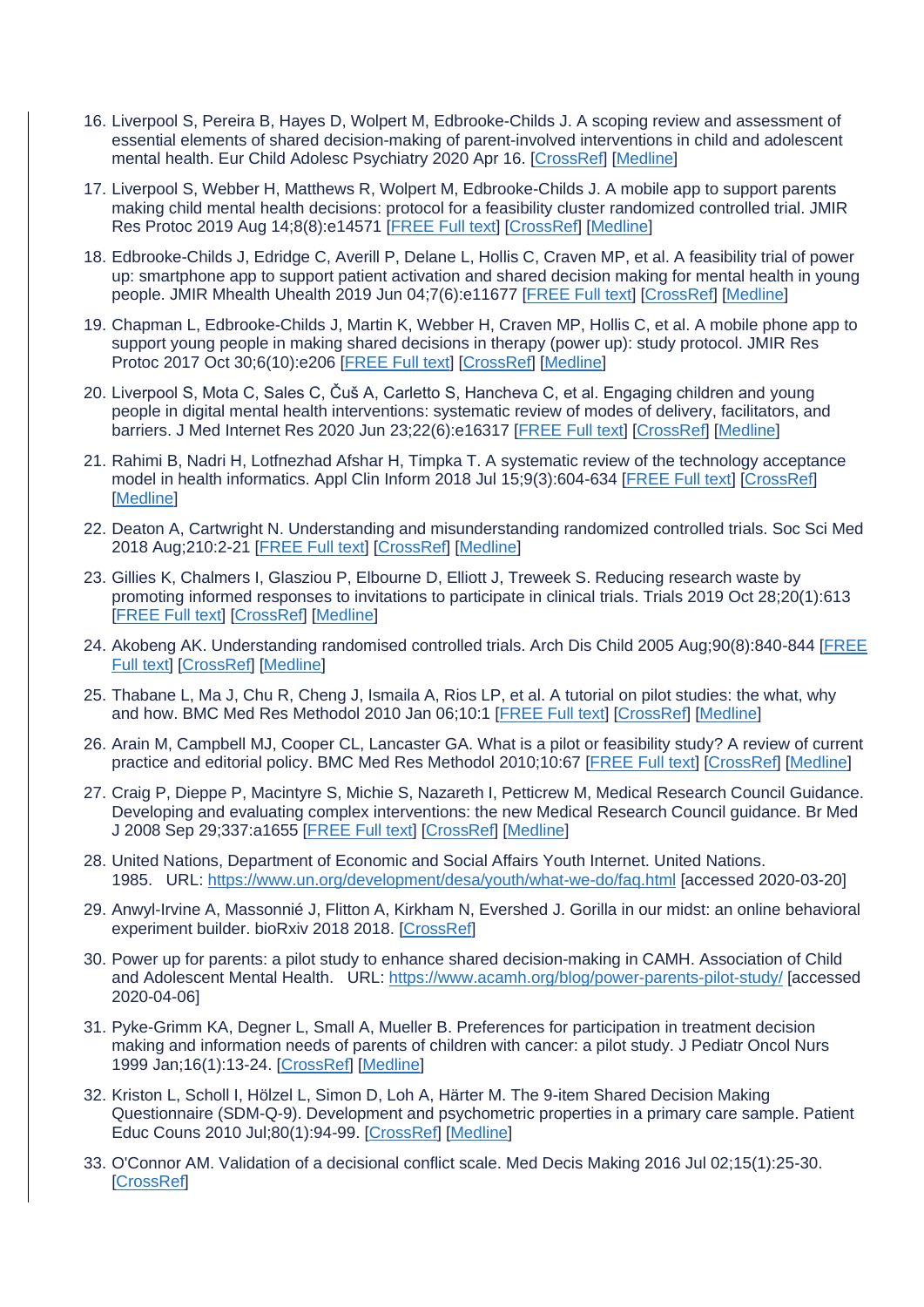- 34. Brown A, Ford T, Deighton J, Wolpert M. Satisfaction in child and adolescent mental health services: translating users' feedback into measurement. Adm Policy Ment Health 2014 Jul;41(4):434-446. [\[CrossRef\]](https://dx.doi.org/10.1007/s10488-012-0433-9) [\[Medline\]](https://www.ncbi.nlm.nih.gov/entrez/query.fcgi?cmd=Retrieve&db=PubMed&list_uids=22829193&dopt=Abstract)
- 35. Lewis JR. Psychometric evaluation of the pssuq using data from five years of usability studies. Int J Human-Comp Intera 2002 Sep;14(3-4):463-488. [\[CrossRef\]](https://dx.doi.org/10.1080/10447318.2002.9669130)
- 36. Quek K, Low W, Razack A, Loh C, Chua C. Reliability and validity of the Spielberger State-Trait Anxiety Inventory (STAI) among urological patients: a Malaysian study. Medical J Malay 2004;59(2):267. [\[CrossRef\]](https://dx.doi.org/10.1002/9780470479216.corpsy0943)
- 37. Chan A, Tetzlaff JM, Gøtzsche PC, Altman DG, Mann H, Berlin JA, et al. SPIRIT 2013 explanation and elaboration: guidance for protocols of clinical trials. Br Med J 2013 Jan 08;346:e7586 [\[FREE Full text\]](http://www.bmj.com/lookup/pmidlookup?view=long&pmid=23303884) [\[CrossRef\]](https://dx.doi.org/10.1136/bmj.e7586) [\[Medline\]](https://www.ncbi.nlm.nih.gov/entrez/query.fcgi?cmd=Retrieve&db=PubMed&list_uids=23303884&dopt=Abstract)
- 38. Braun V, Clarke V. Using thematic analysis in psychology. Quali Res in Psychol 2006 Jan;3(2):77-101. **[\[CrossRef\]](https://dx.doi.org/10.1191/1478088706qp063oa)**
- 39. Silverman D. Interpreting qualitative data? Methods for analysing talk, text and interaction. In: 2nd ed. London: SAGE Publications Ltd; 2001.
- 40. QSR International Pty Ltd. What is NVivo? QSR International 2015 [\[FREE Full text\]](https://www.qsrinternational.com/) [\[CrossRef\]](https://dx.doi.org/10.1016/j.bbapap.2010.04.001.Molecular)
- 41. Plaza B. Google Analytics for measuring website performance. Tour Manag 2011 Jun;32(3):477-481. [\[CrossRef\]](https://dx.doi.org/10.1016/j.tourman.2010.03.015)
- 42. IBM Corp. IBM SPSS Statistics for Windows, version 24. IBM Corp. 2016. URL: <https://www.ibm.com/support/pages/downloading-ibm-spss-statistics-24> [accessed 2021- 02-05]
- 43. Cousineau D. Varieties of confidence intervals. Adv Cogn Psychol 2017 Jun 30;13(2):140-155 [\[FREE](http://europepmc.org/abstract/MED/28729890)  [Full text\]](http://europepmc.org/abstract/MED/28729890) [\[CrossRef\]](https://dx.doi.org/10.5709/acp-0214-z) [\[Medline\]](https://www.ncbi.nlm.nih.gov/entrez/query.fcgi?cmd=Retrieve&db=PubMed&list_uids=28729890&dopt=Abstract)
- 44. Carbonell P, Rodriguez Escudero AI, Munuera Aleman JL. Technology newness and impact of go/no-go criteria on new product success. Marketing Letters 2004 Jul;15(2/3):81-97. [\[CrossRef\]](https://dx.doi.org/10.1023/b:mark.0000047386.33282.51)
- 45. Bower P, Wallace P, Ward E, Graffy J, Miller J, Delaney B, et al. Improving recruitment to health research in primary care. Fam Pract 2009 Oct;26(5):391-397. [\[CrossRef\]](https://dx.doi.org/10.1093/fampra/cmp037) [\[Medline\]](https://www.ncbi.nlm.nih.gov/entrez/query.fcgi?cmd=Retrieve&db=PubMed&list_uids=19549623&dopt=Abstract)
- 46. Guest G, Bunce A, Johnson L. How many interviews are enough? Field Methods 2016 Jul 21;18(1):59- 82. [\[CrossRef\]](https://dx.doi.org/10.1177/1525822X05279903)
- 47. Murray E, Hekler EB, Andersson G, Collins LM, Doherty A, Hollis C, et al. Evaluating digital health interventions: key questions and approaches. Am J Prev Med 2016 Nov;51(5):843-851 [\[FREE Full text\]](http://europepmc.org/abstract/MED/27745684) [\[CrossRef\]](https://dx.doi.org/10.1016/j.amepre.2016.06.008) [\[Medline\]](https://www.ncbi.nlm.nih.gov/entrez/query.fcgi?cmd=Retrieve&db=PubMed&list_uids=27745684&dopt=Abstract)
- 48. Ahmed R, McCaffery KJ, Silove N, Butow P, Clarke S, Kohn M, et al. The evaluation of a question prompt list for attention-deficit/hyperactivity disorder in pediatric care: a pilot study. Res Social Adm Pharm 2017 Jan;13(1):172-186. [\[CrossRef\]](https://dx.doi.org/10.1016/j.sapharm.2016.01.009) [\[Medline\]](https://www.ncbi.nlm.nih.gov/entrez/query.fcgi?cmd=Retrieve&db=PubMed&list_uids=27086063&dopt=Abstract)
- 49. Hayes D, Town R, Lemoniatis E. Developing and piloting i-THRIVE grids internet. 2018. URL: <http://www.implementingthrive.org/i-thrive-grids/> [accessed 2021-02-05]
- 50. Ossebaard HC, van Gemert-Pijnen JEWC, Sorbi MJ, Seydel ER. A study of a Dutch online decision aid for parents of children with ADHD. J Telemed Telecare 2010 Jan 19;16(1):15-19. [\[CrossRef\]](https://dx.doi.org/10.1258/jtt.2009.001006) [\[Medline\]](https://www.ncbi.nlm.nih.gov/entrez/query.fcgi?cmd=Retrieve&db=PubMed&list_uids=20086262&dopt=Abstract)
- 51. Ahmed R, Raynor DK, McCaffery KJ, Aslani P. The design and user-testing of a question prompt list for attention-deficit/hyperactivity disorder. BMJ Open 2014 Dec 16;4(12):e006585 [\[FREE Full text\]](https://bmjopen.bmj.com/lookup/pmidlookup?view=long&pmid=25515843) [\[CrossRef\]](https://dx.doi.org/10.1136/bmjopen-2014-006585) [\[Medline\]](https://www.ncbi.nlm.nih.gov/entrez/query.fcgi?cmd=Retrieve&db=PubMed&list_uids=25515843&dopt=Abstract)
- 52. Brinkman WB, Hartl Majcher J, Poling LM, Shi G, Zender M, Sucharew H, et al. Shared decision-making to improve attention-deficit hyperactivity disorder care. Patient Educ Couns 2013 Oct;93(1):95-101 [\[FREE Full text\]](http://europepmc.org/abstract/MED/23669153) [\[CrossRef\]](https://dx.doi.org/10.1016/j.pec.2013.04.009) [\[Medline\]](https://www.ncbi.nlm.nih.gov/entrez/query.fcgi?cmd=Retrieve&db=PubMed&list_uids=23669153&dopt=Abstract)